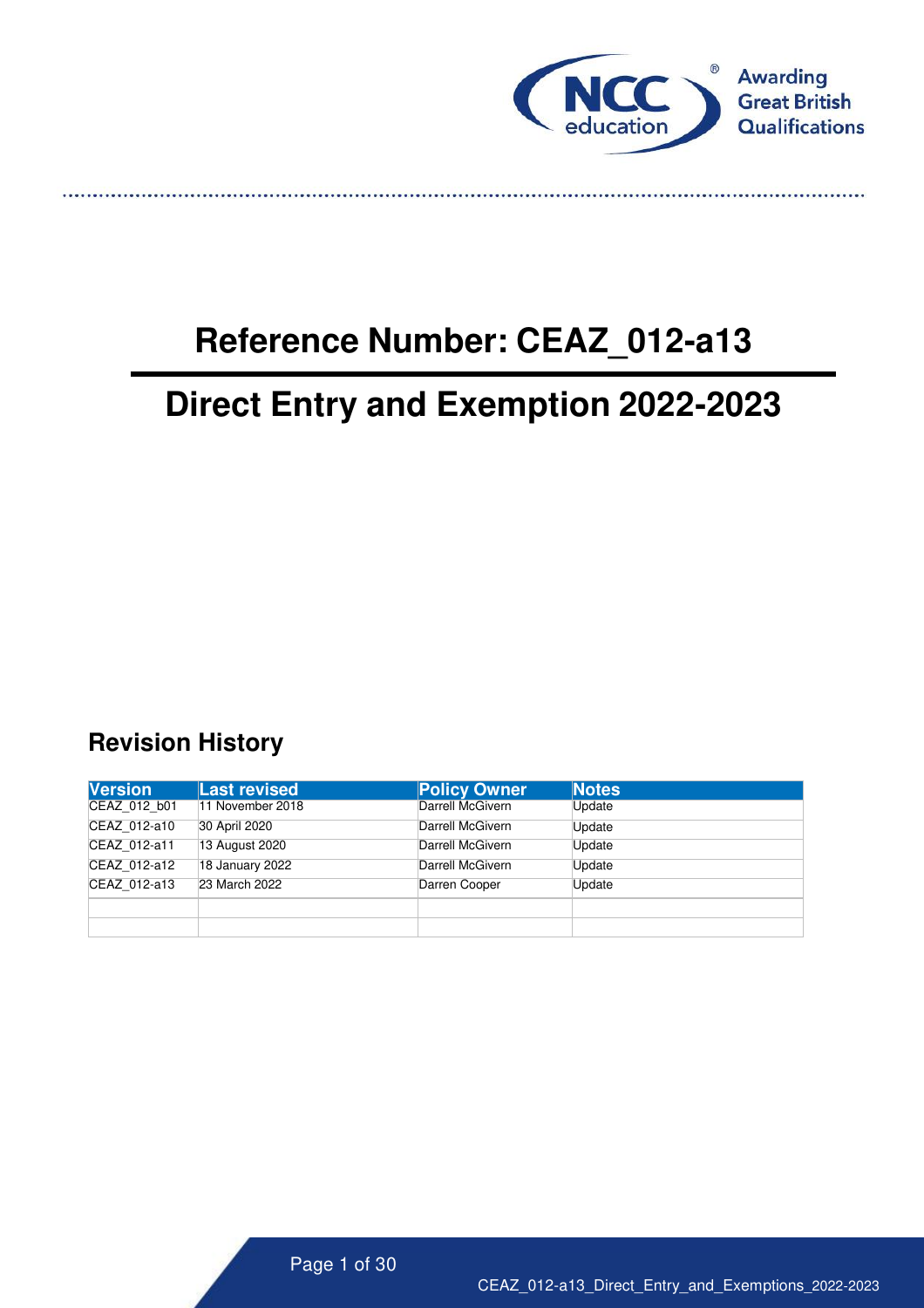# **Direct Entry and Exemptions 2022 - 2023**

**Direct entry to and exemptions from the following**

**NCC Education qualifications and units:**

**Level 3 International Foundation Diploma for Higher Education Studies (L3IFDHES) Level 3 Diploma in Business (L3DB) Level 4 Diploma in Computing (L4DC) Level 4 Diploma in Computing (with Business Management (L4DC BM) Level 5 Diploma in Computing (L5DC) Level 5 Diploma in Computing (with Business Management (L5DC BM) Level 6 BSc (Hons) Business Computing and Information Systems Level 6 BSc (Hons) Cyber Security and Networking Level 7 Diploma in Strategic Computing with Business Management (L7DSBIT) Level 4 Diploma in Business (L4DB) Level 5 Diploma in Business (L5DB)**

**Level 6 BA (Hons) Business Administration** 

**Level 7 Diploma in Business Management (L7DBM)**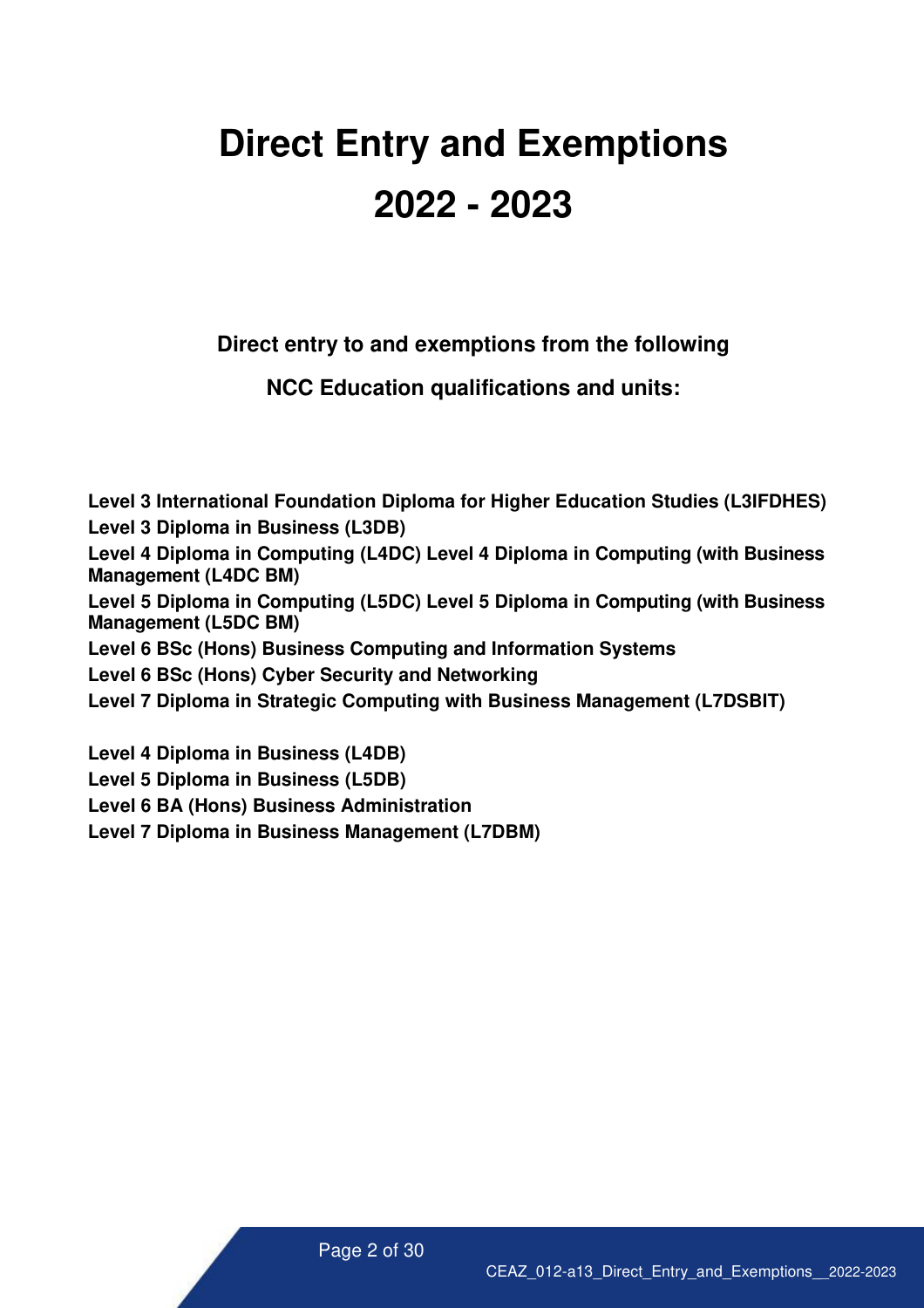# **CONTENTS**

| 1              |                                                                                                                                                                      |  |
|----------------|----------------------------------------------------------------------------------------------------------------------------------------------------------------------|--|
| $\overline{2}$ |                                                                                                                                                                      |  |
| 2.1            | Applying for Credit Exemptions for a Qualification which has been authorised by NCC Education 5                                                                      |  |
| 2.2            | Applying for Credit Exemption for a Qualification which has not been authorised by NCC Education  5                                                                  |  |
| 2.3            |                                                                                                                                                                      |  |
| 3              | NCC EDUCATION LEVEL 3 INTERNATIONAL FOUNDATION DIPLOMA FOR HIGHER EDUCATION<br>STUDIES (RQF) (L3IFDHES) and NCC EDUCATION LEVEL 3 DIPLOMA IN BUSINESS (RQF) (L3DB) 7 |  |
| 3.1            |                                                                                                                                                                      |  |
| 3.1.1          |                                                                                                                                                                      |  |
| 3.2            |                                                                                                                                                                      |  |
| 3.2.1          |                                                                                                                                                                      |  |
| 4              | NCC EDUCATION LEVEL 4 DIPLOMA IN COMPUTING (RQF) (L4DC) and NCC EDUCATION LEVEL 4                                                                                    |  |
| 4.1            |                                                                                                                                                                      |  |
| 4.2            |                                                                                                                                                                      |  |
| 4.3            |                                                                                                                                                                      |  |
| 4.3.1          |                                                                                                                                                                      |  |
| 4.3.2          |                                                                                                                                                                      |  |
| 5              | NCC EDUCATION LEVEL 5 DIPLOMA IN COMPUTING (RQF) (L5DC) and NCC EDUCATION LEVEL 5                                                                                    |  |
| 5.1            |                                                                                                                                                                      |  |
| 5.2            |                                                                                                                                                                      |  |
| 5.3            |                                                                                                                                                                      |  |
| 5.3.1          |                                                                                                                                                                      |  |
| 5.3.2          |                                                                                                                                                                      |  |
| 6              | LEVEL 6 BSC (HONS) BUSINESS COMPUTING AND INFORMATION SYSTEMS 21                                                                                                     |  |
| 6.1            | Direct Entry onto Level 6 BSC (Hons) Business Computing and Information Systems21                                                                                    |  |
|                |                                                                                                                                                                      |  |
| 7.1            |                                                                                                                                                                      |  |
| 8              |                                                                                                                                                                      |  |
| 8.1            |                                                                                                                                                                      |  |
| 8.2            |                                                                                                                                                                      |  |
| 8.2.1          |                                                                                                                                                                      |  |
| 9              |                                                                                                                                                                      |  |
| 9.1            |                                                                                                                                                                      |  |
| 9.2            |                                                                                                                                                                      |  |
| 9.2.1          |                                                                                                                                                                      |  |
| 10             |                                                                                                                                                                      |  |
| 10.1           |                                                                                                                                                                      |  |
| 11             | NCC EDUCATION LEVEL 7 DIPLOMA IN BUSINESS MANAGEMENT (RQF) (L7DBM)29                                                                                                 |  |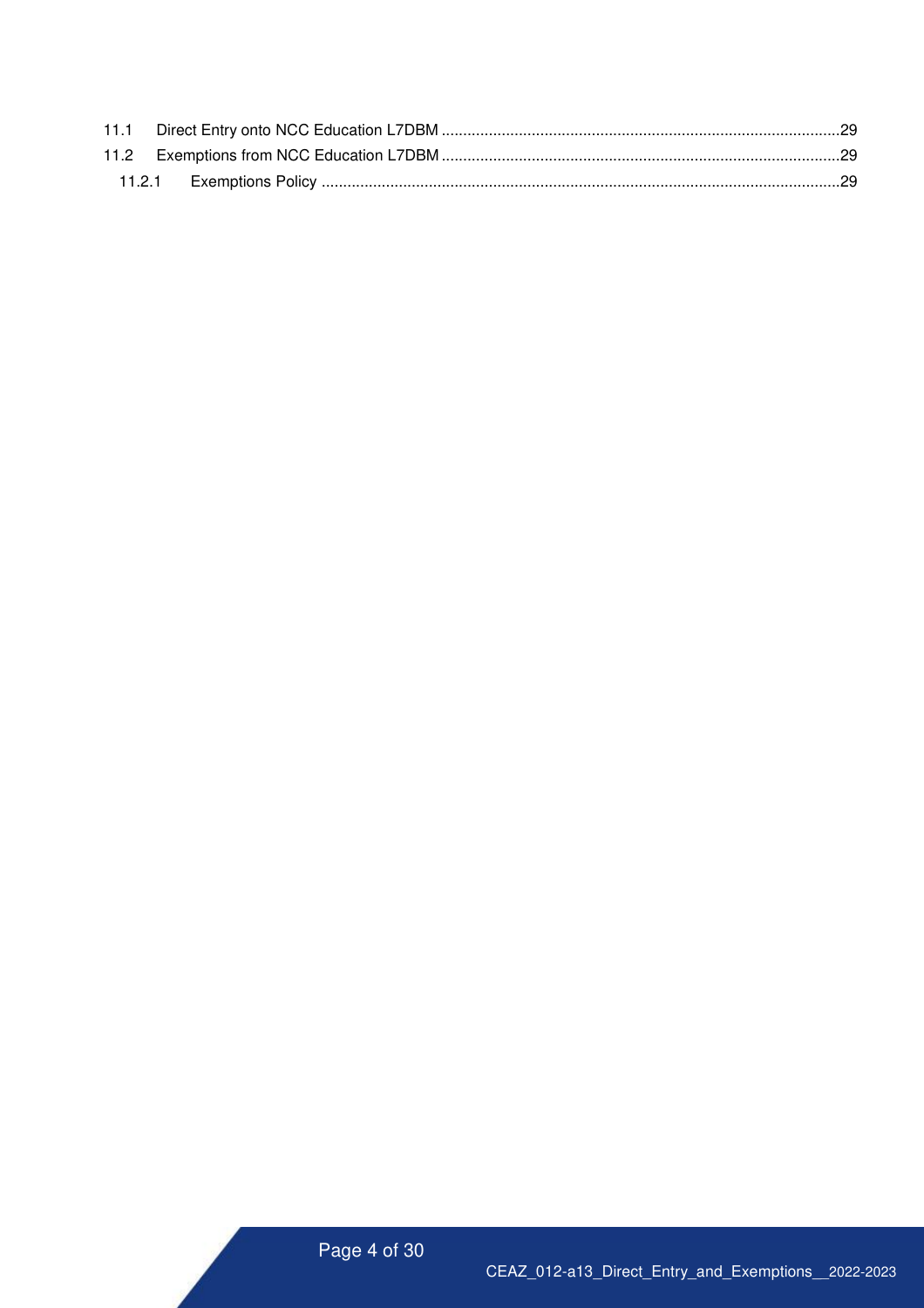# <span id="page-4-0"></span>**1 Approved Qualifications Procedure**

NCC Education allows direct entry to qualifications where a candidate has previously satisfied the relevant entry requirements. This document contains a detailed list of those qualifications which have been pre-approved to offer direct entry onto an NCC Education programme.

# <span id="page-4-1"></span>**2 NCC Education Exemptions Procedure**

NCC Education allows exemptions for certain qualifications, up to a maximum of 60 credits. Candidates should apply for exemptions BEFORE they are registered onto a unit. Requests for exemptions from units where assessment has already been sat and failed by the candidate will always be refused.

This Direct Entry and Exemptions document contains a detailed list of the qualifications and units for which exemptions are granted, and the corresponding exemptions permitted.

#### <span id="page-4-2"></span>**2.1 Applying for Credit Exemptions for a Qualification which has been authorised by NCC Education**

Centres should refer to this document for confirmation that the qualification is authorised for credit exemptions, and to which units the exemptions apply. Exemption requests will not be accepted directly from individual candidates.

The Centre should complete form **AQ\_03\_Exemption Claim Form** (available on NCC Education's website) and email the completed form to their regional Academic Development Manager, along with a copy of the original certificate awarded to the individual, as proof that he/she has achieved the qualification.

Centres should send only those certificates relevant to the exemption request. If the candidate is already registered with NCC Education, Centres should supply NCC Education with the candidate's NCC Education ID number in the relevant field of the Exemption Claim Form.

Upon receipt of the exemption request, NCC Education will confirm receipt by either acknowledging acceptance of the request or querying any matters until they are resolved. The credit exemption will then either be applied immediately or held in a pending file until NCC Education receives the registration through the online registration system.

 $B^{\text{m}}$ No reduction in fees will be given should a candidate be granted a credit exemption.

#### <span id="page-4-3"></span>**2.2 Applying for Credit Exemption for a Qualification which has not been authorised by NCC Education**

In this event, the Centre should complete form **AQ\_04\_Non-Standard Exemption - Direct Entry Route Request Form** (available on NCC Education's website), and send the completed form to their regional Academic Development Manager. The submitted form must be accompanied by supporting documentation containing full details of the qualification being considered for exemption, including:

• programme and/or unit learning outcomes

Page 5 of 30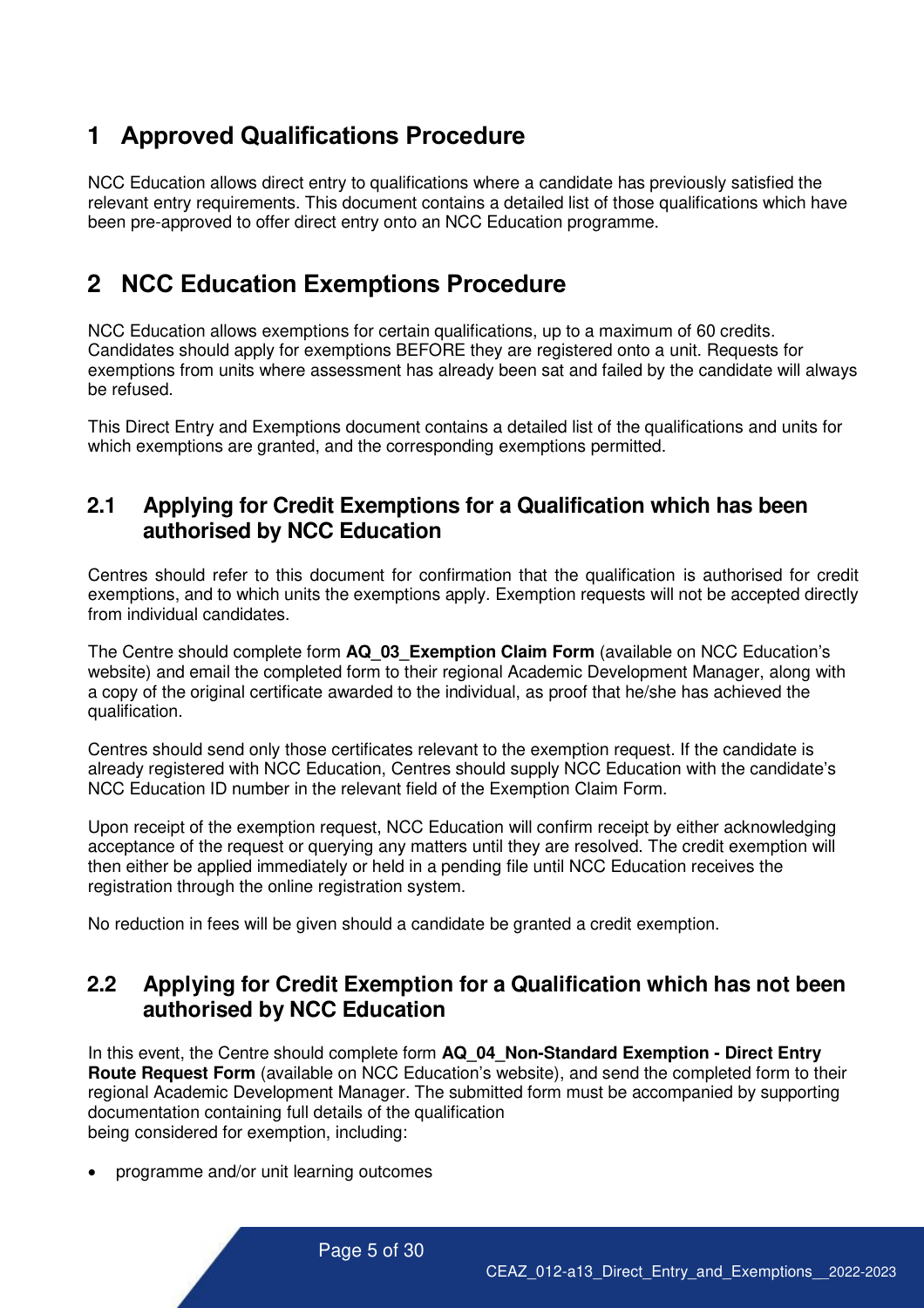- syllabus or course outline
- statement of guided/non-guided learning hours
- sample assessment(s)
- statement of approval from local regulator or government
- a copy of the qualification certificate awarded to the candidate.

Once the application has been reviewed by NCC Education, the regional ADM will reply formally, either granting the exemption or refusing the request. An explanation will be provided, if desired, when a request is refused.

No reduction in fees will be given should a candidate be granted a credit exemption.

#### <span id="page-5-0"></span>**2.3 Applying for Direct Entry to an NCC Education programme**

In the event that a candidate wishes to apply for direct entry onto an NCC Education programme, the Centre should complete form **AQ\_04\_New Exemption – Direct Entry Route Request Form**  (available on NCC Education's website), and send the completed form to their regional Academic Development Manager.

In the event of the candidate holding a qualification listed below as approved to grant direct entry on to an NCC Education programme, the submitted form must be accompanied by a copy of the qualification certificate awarded to the candidate. In the event that the candidate holds a qualification which is not listed in this document, the submitted form must be accompanied by supporting documentation containing full details of the qualification to be considered for direct entry, including:

- programme and/or unit learning outcomes
- syllabus or course outline
- statement of guided/non-guided learning hours
- sample assessment(s)
- statement of approval from local regulator or government
- a copy of the qualification certificate awarded to the candidate.

Once the application has been reviewed by NCC Education, the regional ADM will reply formally, either granting the direct entry onto the programme requested, or refusing the request. An explanation will be provided, if desired, when a request is refused.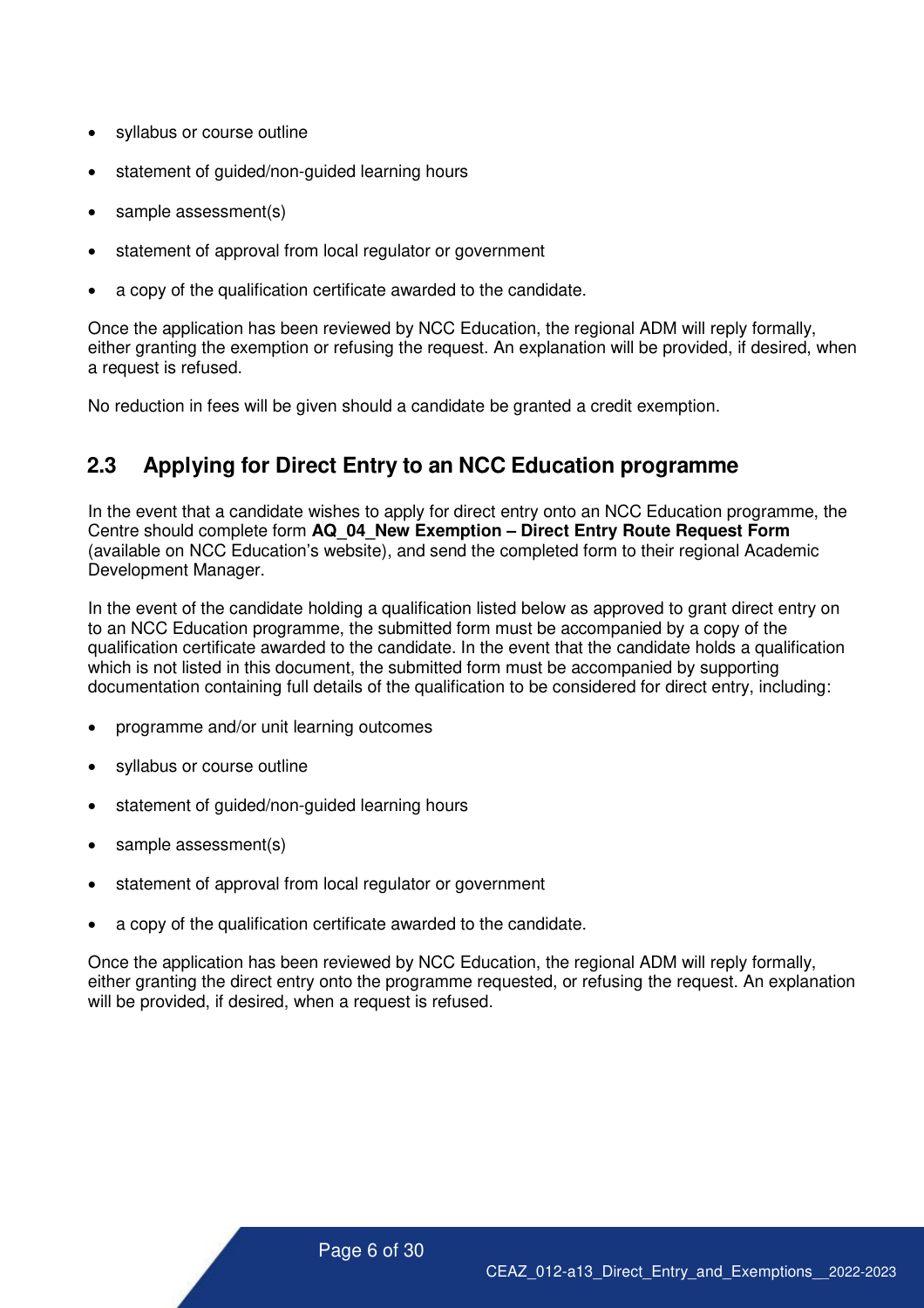# **3 NCC EDUCATION LEVEL 3 INTERNATIONAL FOUNDATION DIPLOMA FOR HIGHER EDUCATION STUDIES (RQF) (L3IFDHES) and NCC EDUCATION LEVEL 3 DIPLOMA IN BUSINESS (RQF) (L3DB)**

#### **3.1 Exemptions from NCC Education L3IFDHES units**

#### **3.1.1 Exemption Policy**

Note: The maximum exemptions granted to an individual candidate shall not exceed 50% of the programme credit total, or 60 credits.

<span id="page-6-2"></span><span id="page-6-1"></span><span id="page-6-0"></span>

| <b>Awarding Body</b>                                                                                                      | <b>Qualification</b>                                    | <b>NCC Education Units Credit Notes</b><br><b>Exempted</b> | <b>Nalue</b> |                                                                                                  |
|---------------------------------------------------------------------------------------------------------------------------|---------------------------------------------------------|------------------------------------------------------------|--------------|--------------------------------------------------------------------------------------------------|
| The Association of IELTS Academic<br><b>International</b><br><b>English Language</b><br><b>Testing Systems</b><br>(IELTS) |                                                         | Developing English<br>Language Skills<br>(DELS)            | 30           | The minimum overall IELTS<br>score<br>required to be exempted<br>from DELS is 5.5. No<br>minimum |
| <b>LanguageCert</b>                                                                                                       | Communicator unit                                       | Developing English<br>Language Skills<br>(DELS)            | 30           |                                                                                                  |
| <b>Qualifi</b>                                                                                                            | evel 3 Diploma in Introduction to<br>Management (L3DIM) | Introduction to<br>Business (ITB)                          | 10           |                                                                                                  |
| <b>Qualifi</b>                                                                                                            | Level 3 Diploma in Business Management<br>(L3DBM)       | Introduction to<br>Business (ITB)                          | 10           |                                                                                                  |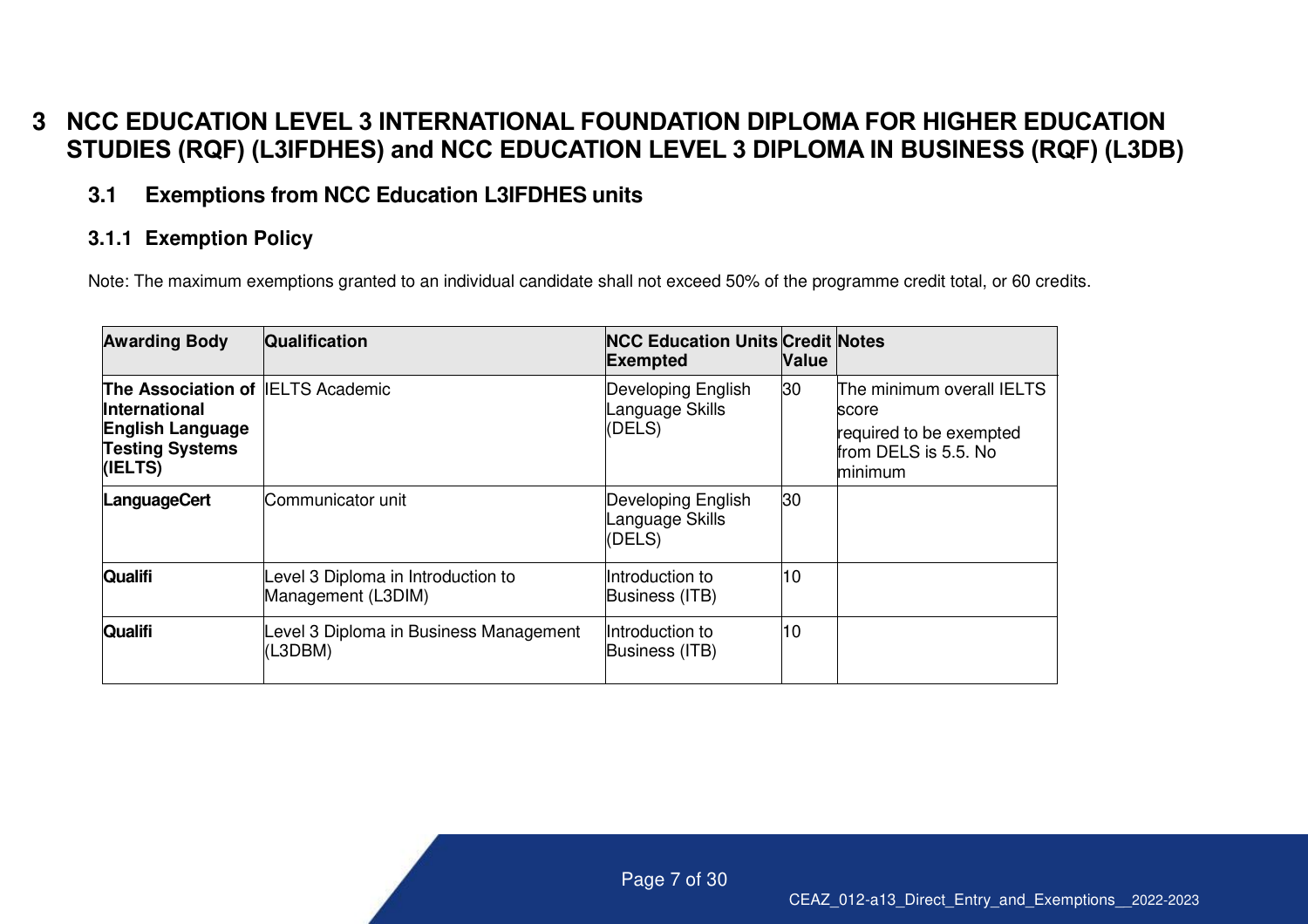#### **3.2 Exemptions from NCC Education L3DB units**

#### **3.2.1 Exemption Policy**

Note: The maximum exemptions granted to an individual candidate shall not exceed 50% of the programme credit total, or 60 credits.

<span id="page-7-1"></span><span id="page-7-0"></span>

| <b>Awarding Body</b> | Qualification                                            | <b>NCC Education Units</b><br><b>Exempted</b> | <b>Credit</b><br><b>Value</b> | <b>Notes</b> |
|----------------------|----------------------------------------------------------|-----------------------------------------------|-------------------------------|--------------|
| <b>Qualifi</b>       | Level 3 Diploma in Introduction to Management<br>(L3DIM) | Introduction to Business<br>(ITB)             | 10                            |              |
| <b>Qualifi</b>       | Level 3 Diploma in Business Management<br>(L3DBM)        | Introduction to Business<br>(ITB)             | 10                            |              |

Page 8 of 30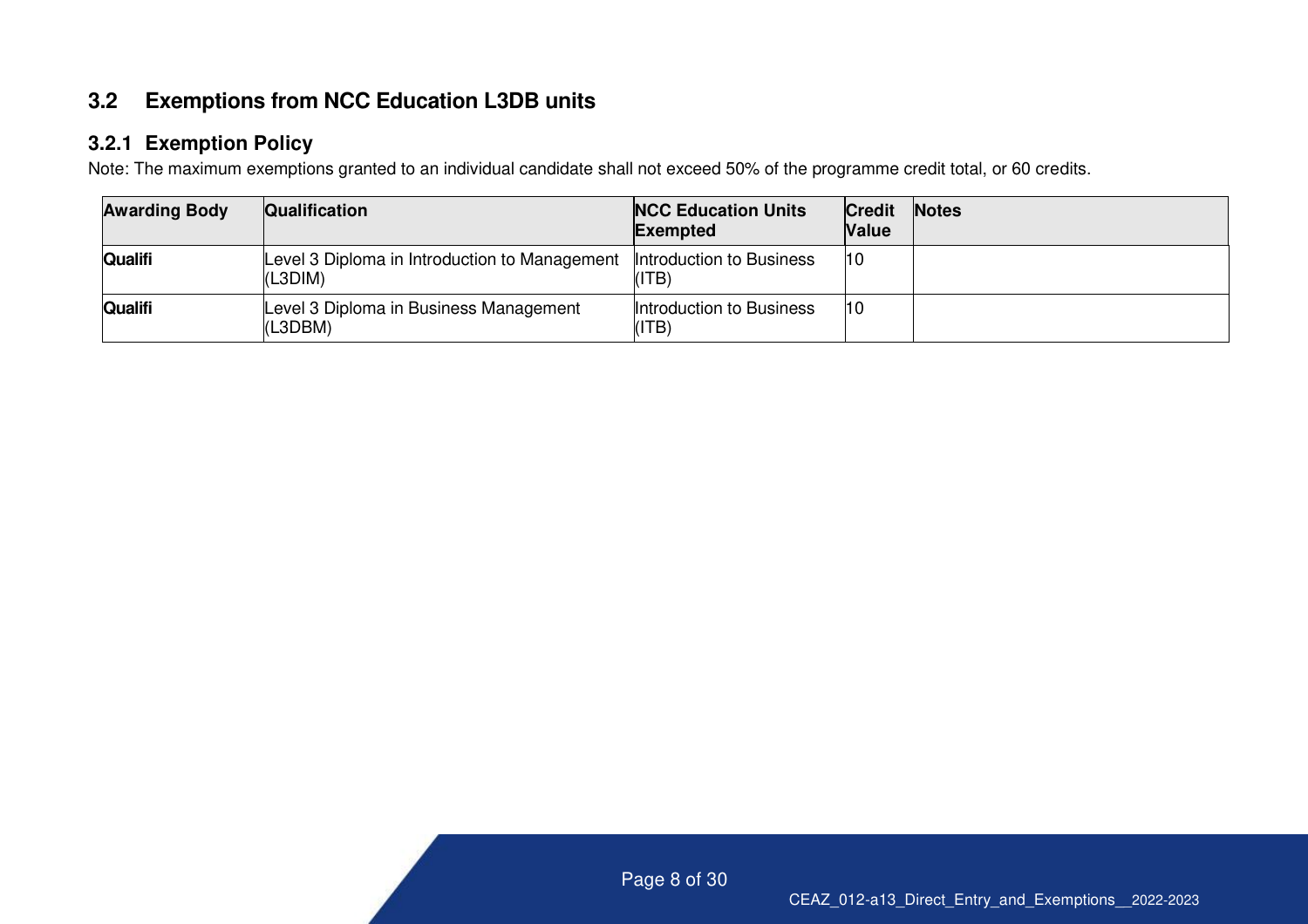# <span id="page-8-0"></span>**4 NCC EDUCATION LEVEL 4 DIPLOMA IN COMPUTING (RQF) (L4DC) and NCC EDUCATION LEVEL 4 DIPLOMA IN COMPUTING WITH BUSINESS MANAGEMENT (RQF) (L4DBIT)**

#### <span id="page-8-1"></span>**4.1 Direct Entry onto NCC Education L4DC Qualification**

| Holders of the following qualifications may directly enter the<br><b>NCC Education Level 4 Diploma in Computing</b> |                                                                                             |  |  |  |  |
|---------------------------------------------------------------------------------------------------------------------|---------------------------------------------------------------------------------------------|--|--|--|--|
| <b>Awarding Body/Organisation</b><br><b>Title of Qualification</b>                                                  |                                                                                             |  |  |  |  |
| <b>Association of Computer</b><br>Professionals (ACP)                                                               | Certificate in Information Technology and<br>Programming                                    |  |  |  |  |
| <b>Aptech Computer Education</b>                                                                                    | Diploma in Computer Applications                                                            |  |  |  |  |
|                                                                                                                     | Diploma in Management Information Systems                                                   |  |  |  |  |
| <b>British Computer Society (BCS)</b>                                                                               | Certificate in IT                                                                           |  |  |  |  |
| <b>City and Guilds</b>                                                                                              | evel 3 Diploma In ICT Professional Competence                                               |  |  |  |  |
|                                                                                                                     | evel 3 Diploma In ICT Systems and Principles for IT<br>Professionals                        |  |  |  |  |
| <b>Education Development</b><br>International (EDI)                                                                 | LCCI <sup>1</sup> International Qualifications: Level 3 Certificate<br>in eCommerce         |  |  |  |  |
|                                                                                                                     | <b>LCCI International Qualifications: Level 3 Certificate</b><br>in Practical ICT Skills    |  |  |  |  |
|                                                                                                                     | evel 3 Diploma In ICT Professional Competence<br>(PROCOM)                                   |  |  |  |  |
| Institute for the Management of<br>Information Systems (IMIS)                                                       | <b>Foundation Diploma</b>                                                                   |  |  |  |  |
| <b>Malta College of Arts, Science</b><br>and Technology (MCAST)                                                     | MCAST-BTEC Diploma in IT (Level 3)                                                          |  |  |  |  |
| <b>Oxford Cambridge and RSA</b><br><b>Examinations (OCR)</b>                                                        | Level 3 Diploma In ICT Professional Competence<br>(PROCOM)                                  |  |  |  |  |
| <b>Pearson International Limited</b>                                                                                | Level 3 Diploma In ICT Professional Competence                                              |  |  |  |  |
| (Edexcel)                                                                                                           | <b>BTEC Level 3 Diploma in Communication Technology</b><br><b>Skills</b>                    |  |  |  |  |
|                                                                                                                     | BTEC Level 3 Diploma in ICT Systems and Principles                                          |  |  |  |  |
|                                                                                                                     | <b>BTEC Level 3 Diploma in IT</b>                                                           |  |  |  |  |
|                                                                                                                     | <b>BTEC Level 3 Diploma in Professional Competence</b><br>for IT and Telecoms Professionals |  |  |  |  |

Other Computing awards listed on the Regulated Qualifications Framework (RQF) in England which amount to 120 credits at Level 3 or above will normally be considered as appropriate Direct Entry qualifications, subject to confirmation with NCC Education.

<sup>1</sup> Previously awarded by the London Chamber of Commerce International Examinations Board (LCCIEB)

Page 9 of 30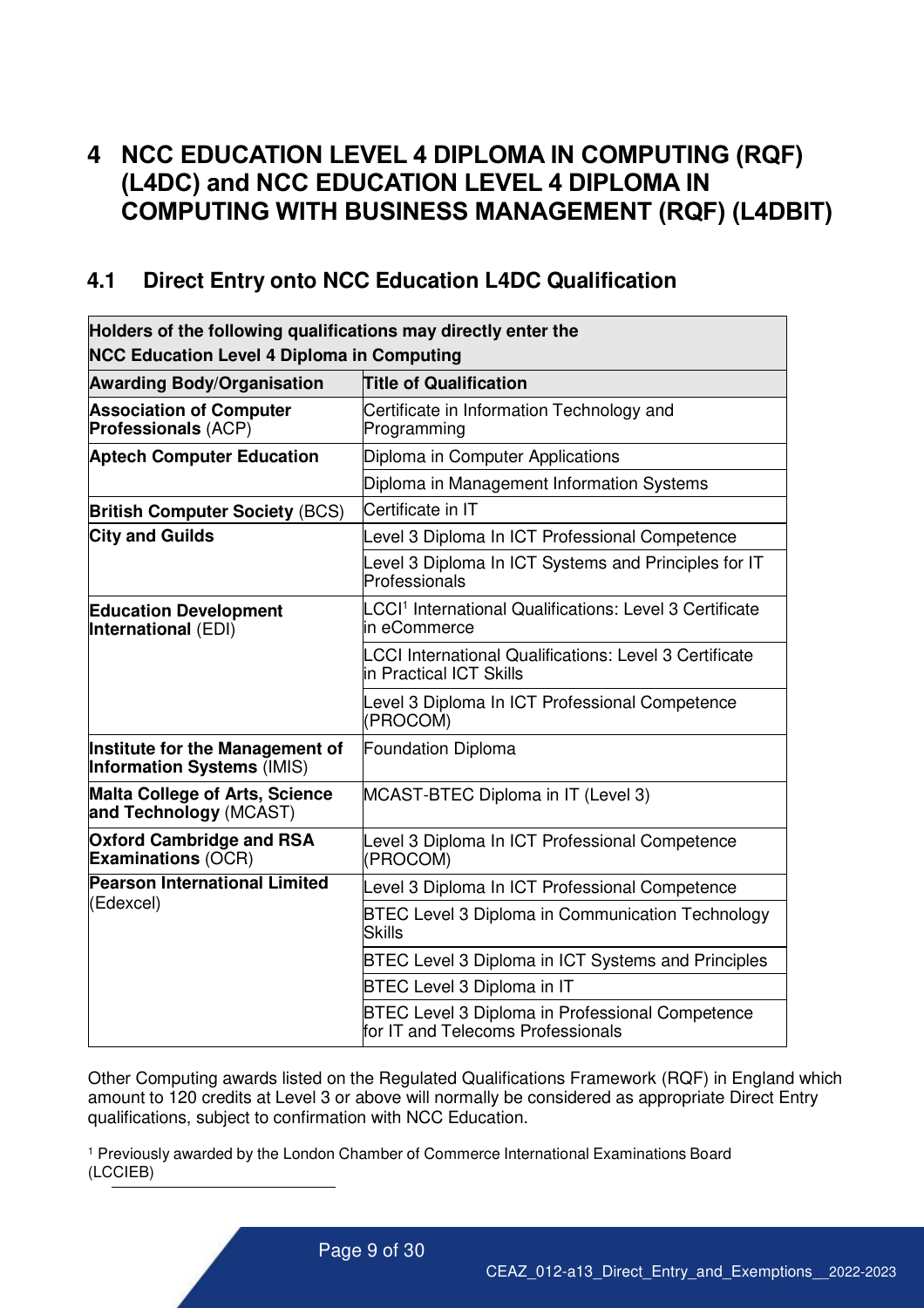#### <span id="page-9-0"></span>**4.2 Direct Entry onto NCC Education L4DCBM Qualification**

| <b>NCC Education Level 4 Diploma in Computing with Business Management</b><br><b>Title of Qualification</b><br>Level 4 Diploma in Business Management<br>Diploma in Management Information Systems<br>Advanced Diploma in Software Engineering (OV-6666<br>Route 2; OV- 6665)<br>Certificate in IT |  |
|----------------------------------------------------------------------------------------------------------------------------------------------------------------------------------------------------------------------------------------------------------------------------------------------------|--|
| <b>Awarding Body/Organisation</b><br><b>Association of Business</b><br><b>Executives (ABE)</b><br><b>Aptech Computer Education</b><br><b>Aptech Computer Education</b><br><b>British Computer Society (BCS)</b>                                                                                    |  |
|                                                                                                                                                                                                                                                                                                    |  |
|                                                                                                                                                                                                                                                                                                    |  |
|                                                                                                                                                                                                                                                                                                    |  |
|                                                                                                                                                                                                                                                                                                    |  |
|                                                                                                                                                                                                                                                                                                    |  |
| <b>City and Guilds</b><br>evel 3 Diploma In ICT Professional Competence                                                                                                                                                                                                                            |  |
| evel 3 Diploma In ICT Systems and Principles for<br><b>IT Professionals</b>                                                                                                                                                                                                                        |  |
| <b>Education Development</b><br>LCCI International Qualifications: Level 3 Certificate in<br>International (EDI)<br>eCommerce                                                                                                                                                                      |  |
| LCCI International Qualifications: Level 3 Certificate in<br><b>Practical ICT Skills</b>                                                                                                                                                                                                           |  |
| Level 3 Diploma In ICT Professional Competence<br>(PROCOM)                                                                                                                                                                                                                                         |  |
| Institute for the Management of<br>Foundation Diploma<br><b>Information Systems (IMIS)</b>                                                                                                                                                                                                         |  |
| Malta College of Arts, Science and<br>MCAST-BTEC Diploma in IT (Level 3)<br>Technology (MCAST)                                                                                                                                                                                                     |  |
| <b>Oxford Cambridge and RSA</b><br>Level 3 Diploma In ICT Professional Competence<br><b>Examinations (OCR)</b><br>(PROCOM)                                                                                                                                                                         |  |
| <b>Pearson International Limited</b><br>Level 3 Diploma In ICT Professional Competence                                                                                                                                                                                                             |  |
| (Edexcel)<br><b>BTEC Level 3 Diploma in Communication</b><br>Technology Skills                                                                                                                                                                                                                     |  |
| BTEC Level 3 Diploma in ICT Systems and<br>Principles                                                                                                                                                                                                                                              |  |
| <b>BTEC Level 3 Diploma in IT</b>                                                                                                                                                                                                                                                                  |  |
| <b>BTEC Level 3 Diploma in Professional Competence for</b><br><b>IT and Telecoms Professionals</b>                                                                                                                                                                                                 |  |
| Sunway College, Ipoh Malaysia<br>Having completed Year 3 of the Diploma in<br><b>Business Information Systems</b>                                                                                                                                                                                  |  |
| <b>University of Cambridge</b><br>Cambridge Pre-U Diploma in Business and<br>International Examinations (CIE)<br>Management                                                                                                                                                                        |  |

Other Computing with Business Management/ Computing with Business Management awards listed on the Regulated Qualifications Framework (RQF) in England which amount to 120 credits at Level 3 or above will normally be considered as appropriate Direct Entry qualifications, subject to confirmation with NCC Education.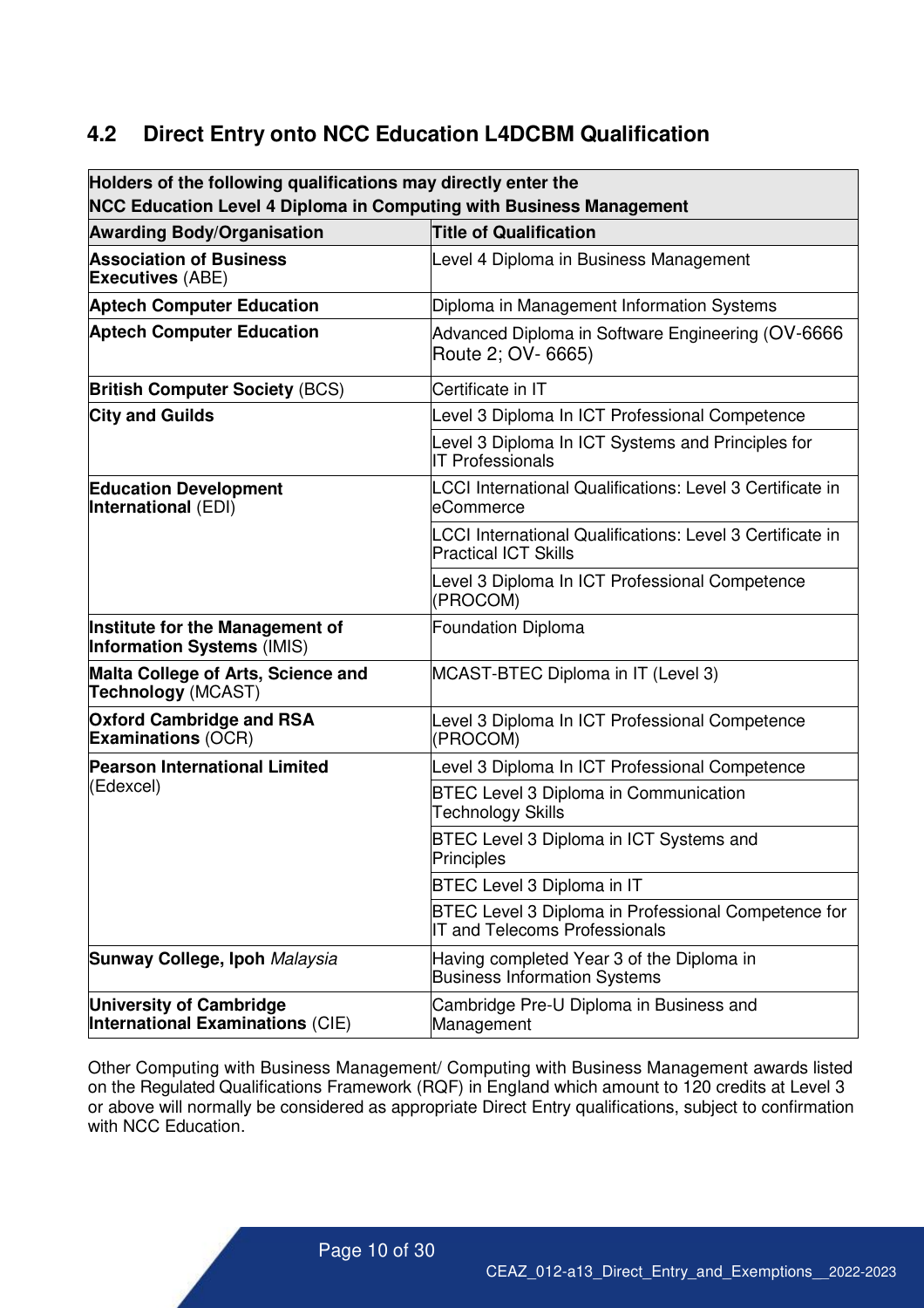## **4.3 Exemptions from NCC Education L4DC and L4DCBM Units**

#### **4.3.1 Exemption Policy**

Note: The maximum exemptions granted to an individual candidate shall not exceed 50% of the programme credit total, or 60 credits.

<span id="page-10-1"></span><span id="page-10-0"></span>

| <b>Awarding Body</b>                          | Qualification                                                                                                              | <b>NCC Education Units</b><br><b>Exempted</b>                                | <b>Credit</b><br><b>Value</b> | <b>Notes</b>       |
|-----------------------------------------------|----------------------------------------------------------------------------------------------------------------------------|------------------------------------------------------------------------------|-------------------------------|--------------------|
| <b>Berjaya TVET College</b><br><b>Diploma</b> | Diploma in Information Technology (DIT) - Computer Networks<br>Advanced Networking unit                                    |                                                                              | 15                            |                    |
| <b>Berjaya TVET College</b><br>Diploma        | Diploma in Information Technology (DIT) - eBusinesss<br>le-Business unit                                                   |                                                                              | 15                            |                    |
| <b>Berjaya TVET College</b><br><b>Diploma</b> | Diploma in Information Technology (DIT) -<br>Management Theories and Practices unit                                        | Essentials of Management 15                                                  |                               |                    |
| <b>Berjaya TVET College</b><br><b>Diploma</b> | Diploma in Information Technology (DIT) - Understanding Business<br>Business Digital Literacy and Management Organisations |                                                                              | 15                            |                    |
| <b>KBTC College, Myanmar</b>                  | Level 4 Diploma in Programming -<br>Database Management System                                                             | Databases                                                                    | 15                            | Approved June 2021 |
| <b>KBTC College, Myanmar</b>                  | evel 4 Diploma in Programming -<br><b>Computer Systems</b>                                                                 | Computer Systems                                                             | 15                            | Approved June 2021 |
| <b>KBTC College, Myanmar</b>                  | evel 4 Diploma in Programming -<br>C# Programming                                                                          | Designing and Developing<br><b>Object Orientated</b><br>Computer Programming | 15                            | Approved June 2021 |
| <b>KBTC College, Myanmar</b>                  | evel 4 Diploma in Programming - Web<br>Design and Development Fundamentals                                                 | Designing and Developing<br><b>Websites</b>                                  | 15                            | Approved June 2021 |
|                                               | <b>KBTC College, Myanmar</b> Level 4 Diploma in Network Engineering -<br><b>Computer Systems</b>                           | Computer Systems                                                             | 15                            | Approved June 2021 |

Page 11 of 42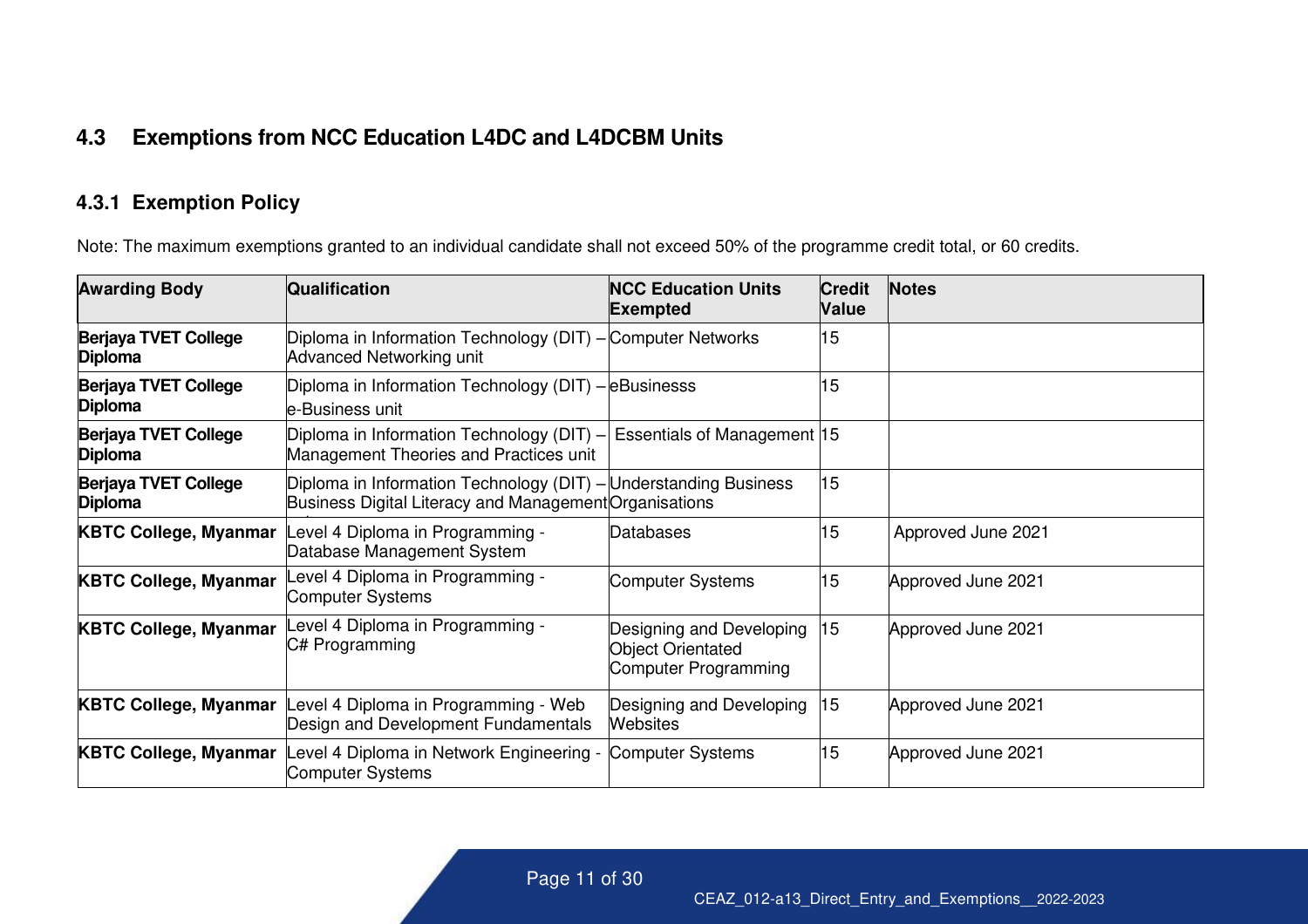| <b>KBTC College, Myanmar</b>                            | -evel 4 Diploma in Network Engineering -<br>Network Engineering & Internetworking<br><b>Technologies</b>                                          | <b>Computer Networks</b>                  | 15 | Both KBTC's units (Network Engineering<br>& Internetworking Technologies) need to<br>be passed for exemption of NCC<br>Education's Computer Networks Unit.<br>Approved June 2021                                       |
|---------------------------------------------------------|---------------------------------------------------------------------------------------------------------------------------------------------------|-------------------------------------------|----|------------------------------------------------------------------------------------------------------------------------------------------------------------------------------------------------------------------------|
| <b>KBTC College, Myanmar</b>                            | evel 4 Diploma in Web and Mobile<br>Application Development - Database and<br><b>Backend Development</b>                                          | Databases                                 | 15 | Approved June 2021                                                                                                                                                                                                     |
| <b>KBTC College, Myanmar</b>                            | evel 4 Diploma in Web and Mobile<br><b>Application Development - Web</b><br>Development Technologies & Web Design<br>and Frontend Web Development | Designing and Developing<br>a Website.    | 15 | Both KBTC's units (Web Development<br>Technologies & Web Design and<br>Frontend Web Development) need to be<br>passed for exemption of NCC<br>Education's Designing and Developing a<br>Website.<br>Approved June 2021 |
| <b>KBTC College, Myanmar</b>                            | Level 4 Diploma in Network and Cyber<br>Security Network Engineering &<br>Internetworking Technologies                                            | <b>Computer Networks</b>                  | 15 | Both KBTC's units (Network Engineering<br>& Internetworking Technologies) need to<br>be passed for exemption of NCC<br>Education's Computer Networks Unit.<br>Approved June 2021                                       |
| <b>KBTC College, Myanmar</b>                            | Level 4 Diploma in Software Engineering<br>Software Engineering & Data Structure<br>and Algorithms                                                | Software Development<br><b>Techniques</b> | 15 | Both KBTC's units (Software Engineering<br>& Data Structure and Algorithms) need to<br>be passed for exemption of NCC<br><b>Education's Software Development</b><br>Techniques Unit.<br>Approved June 2021             |
| Knowledge Management &<br><b>Dedication Company Ltd</b> | Advanced Diploma in Computing (Software<br>Development) Year 1                                                                                    | <b>Computer Systems</b>                   | 15 |                                                                                                                                                                                                                        |
| Knowledge Management &<br><b>Dedication Company Ltd</b> | Advanced Diploma in Computing (Software<br>Development) Year 1                                                                                    | Software Development<br><b>Techniques</b> | 15 |                                                                                                                                                                                                                        |

Page 12 of 42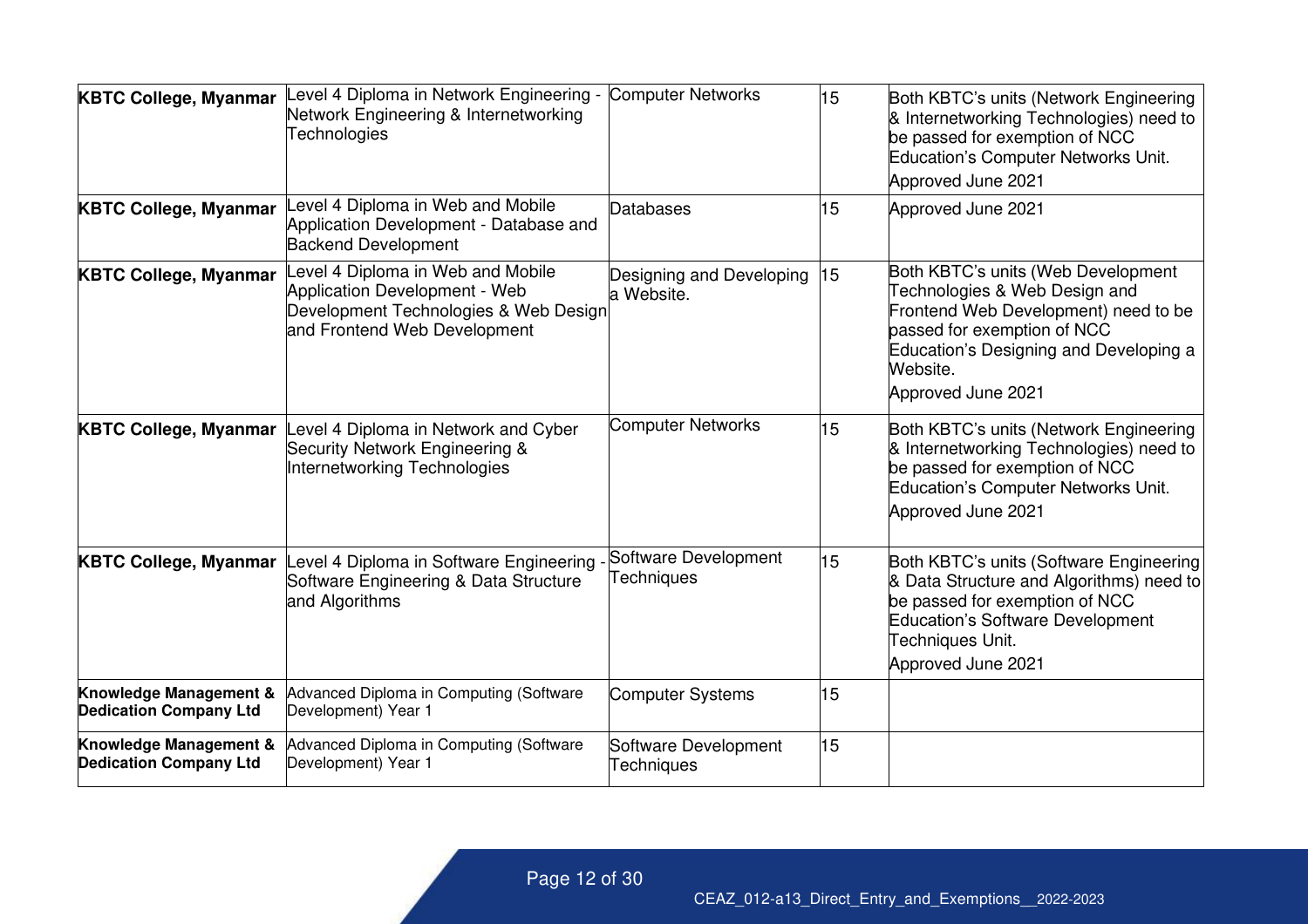| Knowledge Management &<br><b>Dedication Company Ltd</b> | Advanced Diploma in Computing (Software<br>Development) Year 1    | Databases                                                                      | 15 |  |
|---------------------------------------------------------|-------------------------------------------------------------------|--------------------------------------------------------------------------------|----|--|
| <b>NCC Education LTD</b>                                | evel 4 Diploma in Computing (L4DC)                                | Designing and Developing<br>a Website (DDW)                                    | 15 |  |
| <b>Qualifi</b>                                          | Level 4 Diploma in IT Networking (L4DN)                           | Computer Networks (CN)                                                         | 15 |  |
| <b>Qualifi</b>                                          | evel 4 Diploma in IT Networking (L4DN)                            | Computer Systems (CSYS) 15                                                     |    |  |
| <b>Qualifi</b>                                          | evel 4 Diploma in IT Networking (L4DN)                            | Databases (DB)                                                                 | 15 |  |
| <b>Qualifi</b>                                          | evel 4 Diploma in IT Web Design (L4DW) Computer Systems (CSYS) 15 |                                                                                |    |  |
| <b>Qualifi</b>                                          | evel 4 Diploma in IT Web Design (L4DW) Databases (DB)             |                                                                                | 15 |  |
| <b>Qualifi</b>                                          | Level 4 Diploma in IT Web Design (L4DW) Designing and Developing  | a Website (DDW)                                                                | 15 |  |
| <b>Qualifi</b>                                          | Level 4 Diploma in eCommerce (L4DE)                               | Computer Systems (CSYS)  15                                                    |    |  |
| <b>Qualifi</b>                                          | Level 4 Diploma in eCommerce (L4DE)                               | Databases (DB)                                                                 | 15 |  |
| <b>Qualifi</b>                                          | Level 4 Diploma in eCommerce (L4DE)                               | Designing and Developing<br>an Object-oriented<br>Computer Program<br>(DDOOCP) | 15 |  |

Page 13 of 42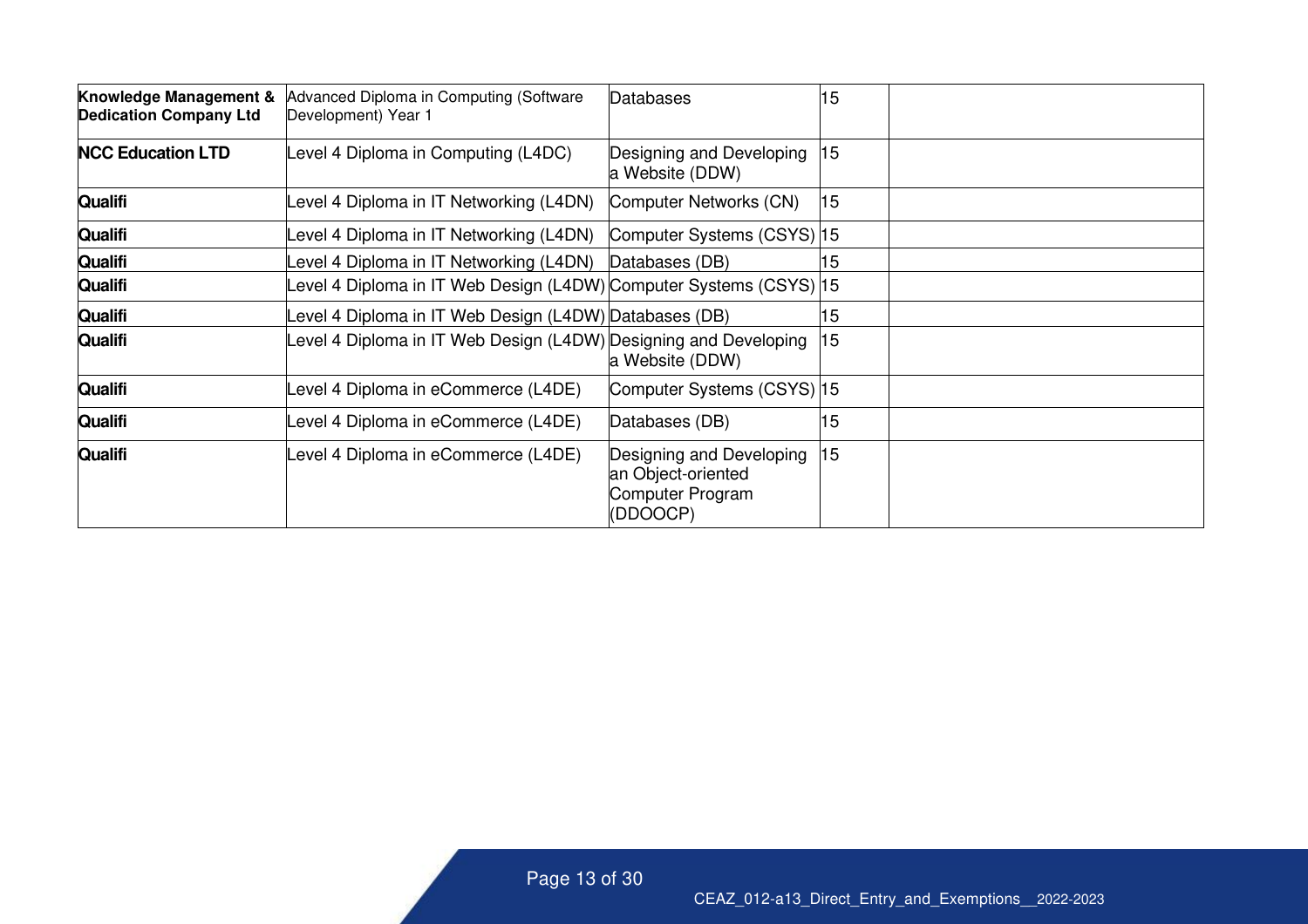#### **4.3.2 L4DCBM: Note on units shared with the Level 4 Diploma in Business**

The following units from the Level 4 Diploma in Computing with Business Management are shared with the existing Level 4 Diploma in Business:

- Essentials of Management
- eBusiness
- Understanding Business Organisations

<span id="page-13-0"></span>All published exemptions from these three units in any other award will also apply to these units on the Level 4 Diploma in Computing with Business Management. Candidates approaching the Level 4 Diploma in Computing with Business Management from a background in business, administration and management (rather than Computing/information technology) may be eligible for exemption from one or more of these units as detailed in Section 6 below.

Page 14 of 42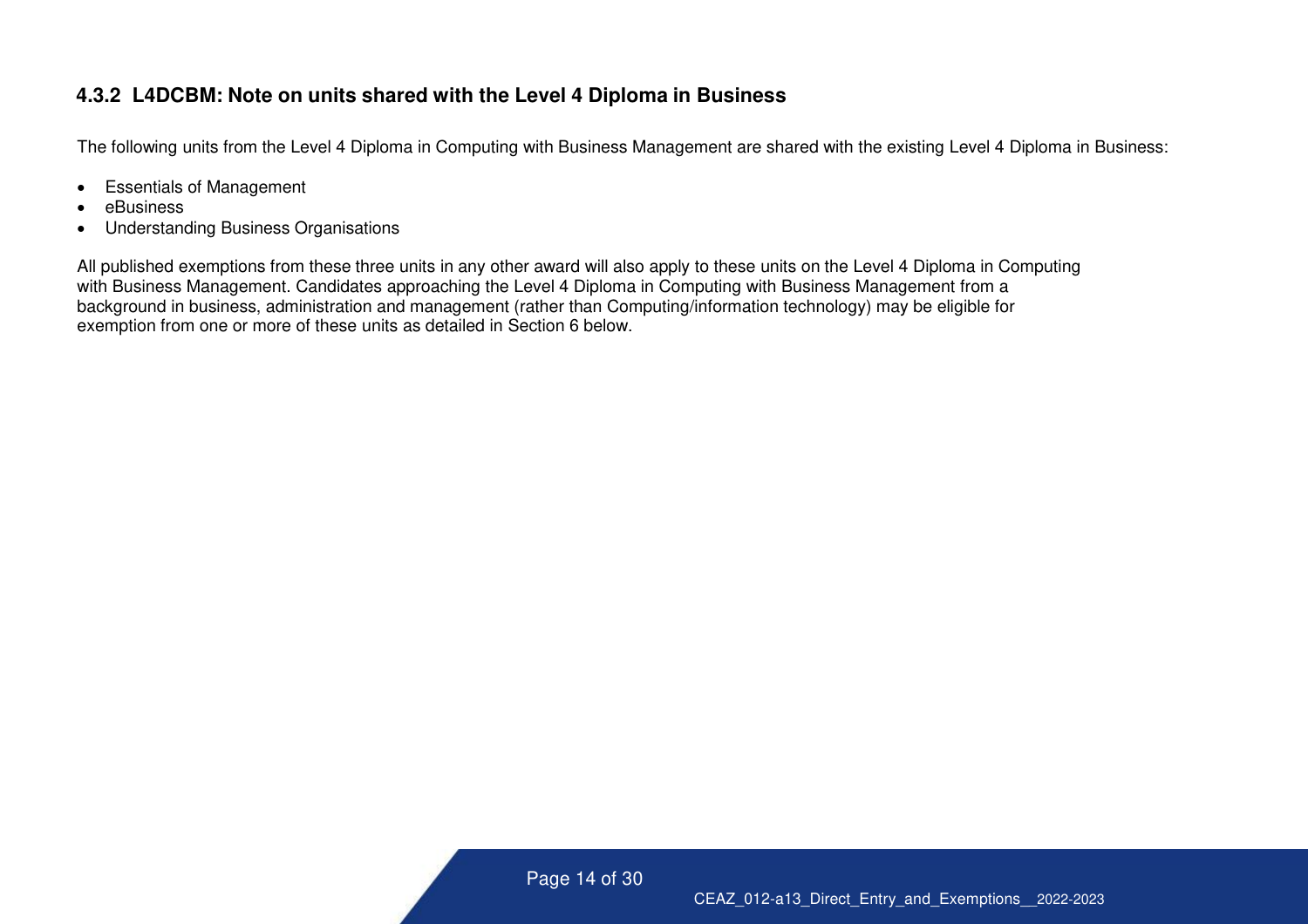# <span id="page-14-0"></span>**5 NCC EDUCATION LEVEL 5 DIPLOMA IN COMPUTING (RQF) (L5DC) and NCC EDUCATION LEVEL 5 DIPLOMA IN COMPUTING WITH BUSINESS MANAGEMENT (RQF) (L5DBIT)**

#### <span id="page-14-1"></span>**5.1 Direct Entry onto NCC Education L5DC Qualification**

| Holders of the following qualifications may directly enter the<br><b>NCC Education Level 5 Diploma in Computing</b> |                                                                                                                              |  |  |  |
|---------------------------------------------------------------------------------------------------------------------|------------------------------------------------------------------------------------------------------------------------------|--|--|--|
| <b>Awarding Body/Organisation</b>                                                                                   | <b>Title of Qualification</b>                                                                                                |  |  |  |
| <b>AIE</b>                                                                                                          | National Certificate: Information Technology (Systems<br>Development)                                                        |  |  |  |
| <b>Aptech</b>                                                                                                       | Higher Diploma in Software Engineering (HDSE)                                                                                |  |  |  |
| <b>Association of Business</b><br><b>Executives (ABE)</b>                                                           | Level 5 Diploma in Business Information Systems<br>(NQF)                                                                     |  |  |  |
|                                                                                                                     | Level 6 Advanced Diploma in Business Information<br>Systems (NQF)                                                            |  |  |  |
| <b>Association of Computer</b><br><b>Professionals (ACP)</b>                                                        | Advanced Diploma in Computer Science                                                                                         |  |  |  |
| <b>Bangladesh Technical</b><br><b>Education Board (BTEC)</b>                                                        | Diploma in Engineering (four years); accepted<br>pathways are "Computer Technology" or "Computer<br>Science and Technology". |  |  |  |
| <b>British Computer Society (BCS)</b>                                                                               | L4 Certificate & L5 Diploma in Information Technology                                                                        |  |  |  |
| <b>City and Guilds</b>                                                                                              | Level 4 Diploma in ICT Professional Competence<br>(PROCOM) (RQF)                                                             |  |  |  |
| <b>Informatics Academy</b>                                                                                          | International Diploma in Computing (IDIC)                                                                                    |  |  |  |
|                                                                                                                     | International Advanced Diploma in Computing<br>(IADIC)                                                                       |  |  |  |
|                                                                                                                     | International Advanced Diploma in Networking and<br>Communications (IADNC)                                                   |  |  |  |
| Institute for the Management of<br><b>Information Systems (IMIS)</b>                                                | L4 & L5 IMIS Diploma                                                                                                         |  |  |  |
| Malta College of Arts, Science and<br>Technology (MCAST)                                                            | MCAST-BTEC Extended Diploma in IT (Level 4) (any<br>pathway)                                                                 |  |  |  |
| <b>Management Development</b><br>Institute of Singapore (MDIS)                                                      | Diploma in Information Technology (Edith Cowan<br>University)                                                                |  |  |  |
| <b>MIS Technologies Centre</b><br>Singapore                                                                         | Advanced Diploma in Information Technology                                                                                   |  |  |  |
| Nanyang Polytechnic<br>Singapore                                                                                    | Year 1 and Year 2 of Diploma in Information<br>Technology                                                                    |  |  |  |

Page 15 of 30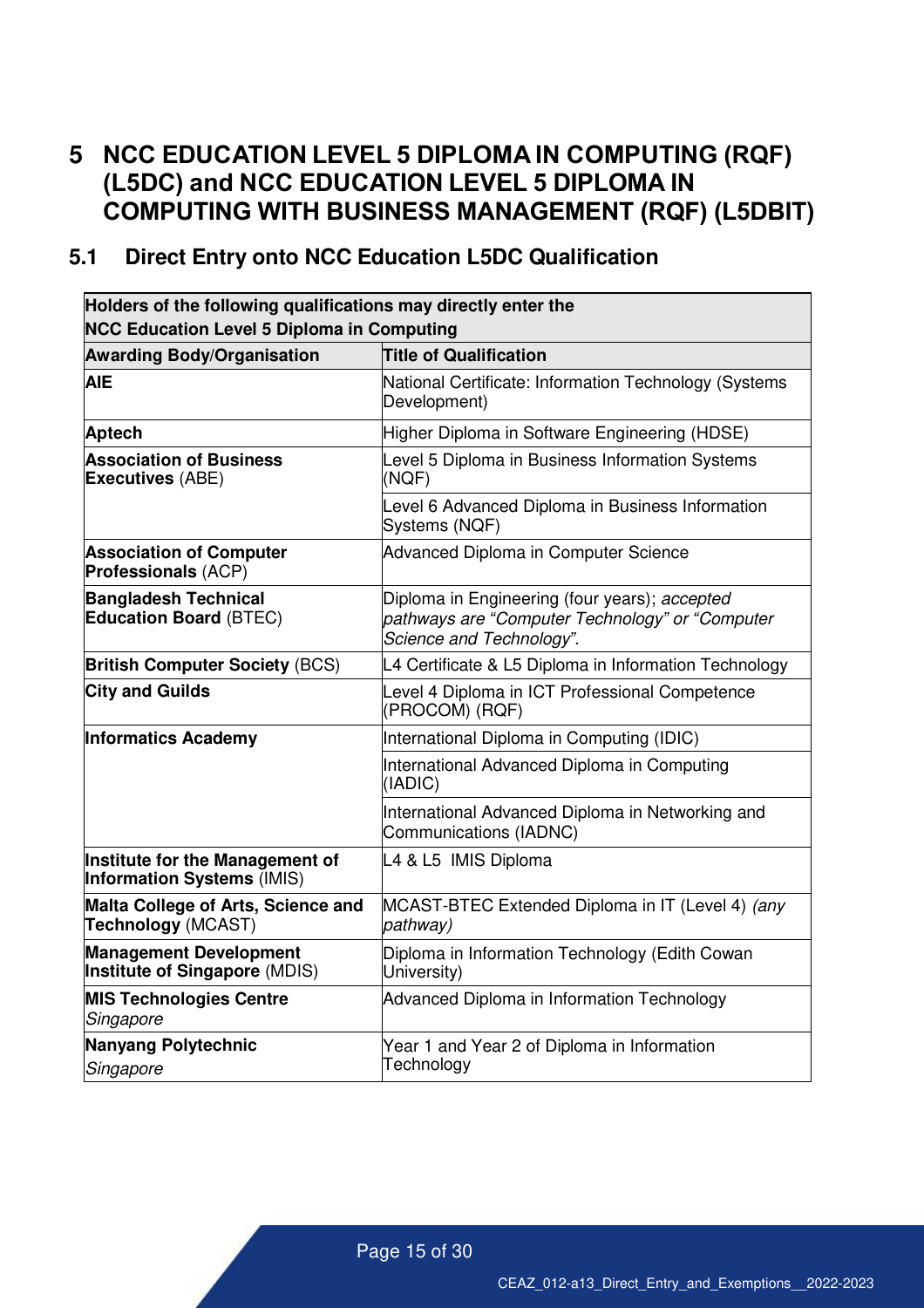| Olympia College - Raffles Education<br><b>Group</b>                   | Diploma in Information Technology                                                                                                                                  |
|-----------------------------------------------------------------------|--------------------------------------------------------------------------------------------------------------------------------------------------------------------|
| <b>Pearson</b> (Edexcel)                                              | BTEC Level 4 Diploma in Professional Competence for<br>IT and Telecoms Professionals (RQF)                                                                         |
|                                                                       | BTEC Level 4 HNC Diploma in Computing and<br>Systems Development (RQF)                                                                                             |
|                                                                       | Higher National Diploma in Computing or Computer<br>Studies (NQF)                                                                                                  |
| <b>Perth Institute of Business and</b><br><b>Technology</b> Australia | Diploma of Computing and Information Technology<br>(Edith Cowan University)                                                                                        |
| <b>Qualifi</b>                                                        | Level 4 and Level 5 Diploma in IT                                                                                                                                  |
| <b>Systematic Education Group</b><br>(SEGi) <i>Malaysia</i>           | Higher Diploma in Computer Studies (SHDCS)                                                                                                                         |
| Singapore Polytechnic                                                 | Year 1 of Diploma in Business Information<br>Technology<br>Accepted Pathways: Bio-informatics; Information<br>Systems; Mobile Applications Development; Networking |
| <b>Scottish Qualification Authority</b>                               | Higher National Diploma in one of the Computing-<br>related areas (see SQA website for details)                                                                    |
| <b>Temasek Polytechnic</b><br>Singapore                               | Year 1 Diploma in Internet Computing plus Year 2<br>Diploma in Internet Computing                                                                                  |
| <b>TMC Educational Group</b>                                          | Diploma in Information Systems                                                                                                                                     |
| Singapore                                                             | Higher Diploma in Information Systems                                                                                                                              |

Other Computing awards listed on the Regulated Qualifications Framework (RQF) in England which amount to 120 credits at Level 4 or above will normally be considered as appropriate Direct Entry qualifications, subject to confirmation with NCC Education.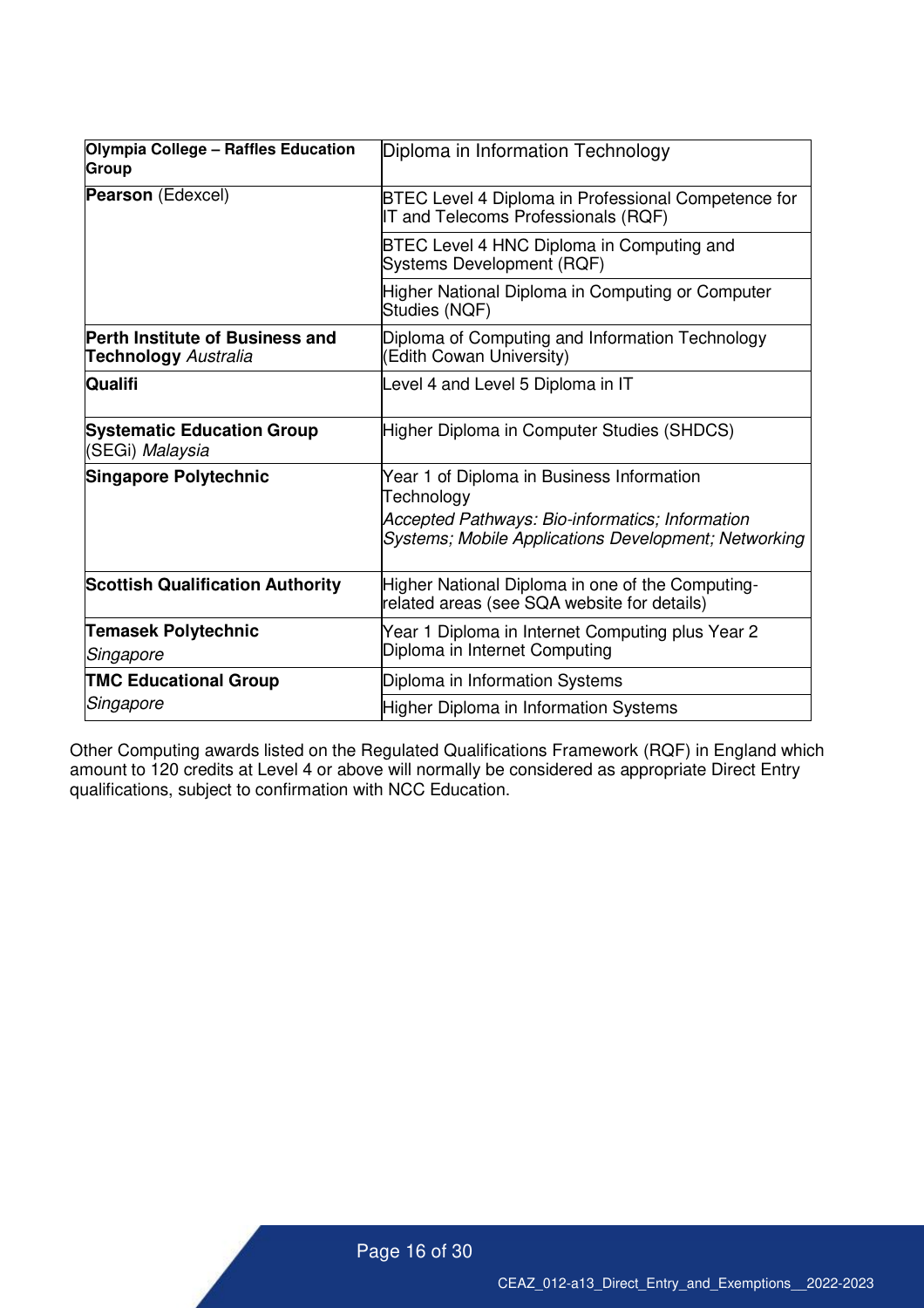# <span id="page-16-0"></span>**5.2 Direct Entry onto NCC Education L5DCBM Qualification**

| Holders of the following qualifications may directly enter the<br><b>NCC Education Level 5 Diploma in Computing with Business Management</b> |                                                                                                                              |  |  |  |
|----------------------------------------------------------------------------------------------------------------------------------------------|------------------------------------------------------------------------------------------------------------------------------|--|--|--|
| <b>Awarding Body/Organisation</b>                                                                                                            | <b>Title of Qualification</b>                                                                                                |  |  |  |
| <b>Aptech</b>                                                                                                                                | Higher Diploma in Software Engineering (HDSE)                                                                                |  |  |  |
| <b>Association of Business</b><br><b>Executives (ABE)</b>                                                                                    | Level 5 Diploma in Business Information Systems<br>(NQF)                                                                     |  |  |  |
|                                                                                                                                              | Level 6 Advanced Diploma in Business Information<br>Systems (NQF)                                                            |  |  |  |
| <b>Bangladesh Technical</b><br><b>Education Board (BTEC)</b>                                                                                 | Diploma in Engineering (four years); accepted pathways<br>are "Computer Technology" or "Computer Science and<br>Technology". |  |  |  |
| <b>Berjaya TVET College</b>                                                                                                                  | Professional Diploma in Business Information Technology<br>(PDBIT)                                                           |  |  |  |
| <b>British Computer Society (BCS)</b>                                                                                                        | L4 Certificate & L5 Diploma in Information Technology                                                                        |  |  |  |
| <b>City and Guilds</b>                                                                                                                       | Level 4 Diploma in ICT Professional Competence<br>(PROCOM) (RQF)                                                             |  |  |  |
| <b>Informatics Academy</b>                                                                                                                   | International Diploma in Computing (IDIC)                                                                                    |  |  |  |
|                                                                                                                                              | International Advanced Diploma in Computing<br>(IADIC)                                                                       |  |  |  |
|                                                                                                                                              | International Advanced Diploma in Networking and<br>Communications (IADNC)                                                   |  |  |  |
| Institute for the Management of<br><b>Information Systems (IMIS)</b>                                                                         | L4 & L5 IMIS Diploma                                                                                                         |  |  |  |
| Malta College of Arts, Science<br>and Technology (MCAST)                                                                                     | MCAST-BTEC Extended Diploma in IT (Level 4) (any<br>pathway)                                                                 |  |  |  |
| <b>Management Development</b><br>Institute of Singapore (MDIS)                                                                               | Diploma in Information Technology (Edith Cowan<br>University)                                                                |  |  |  |
| <b>MIS Technologies Centre</b><br>Singapore                                                                                                  | Advanced Diploma in Information Technology                                                                                   |  |  |  |
| Nanyang Polytechnic<br>Singapore                                                                                                             | Year 1 and Year 2 of Diploma in Information<br>Technology                                                                    |  |  |  |
| Pearson (Edexcel)                                                                                                                            | BTEC Level 4 Diploma in Professional Competence for IT<br>and Telecoms Professionals (RQF)                                   |  |  |  |
|                                                                                                                                              | BTEC Level 4 HNC Diploma in Computing and<br>Systems Development (RQF)                                                       |  |  |  |
|                                                                                                                                              | Higher National Diploma in Computing or Computer<br>Studies (NQF)                                                            |  |  |  |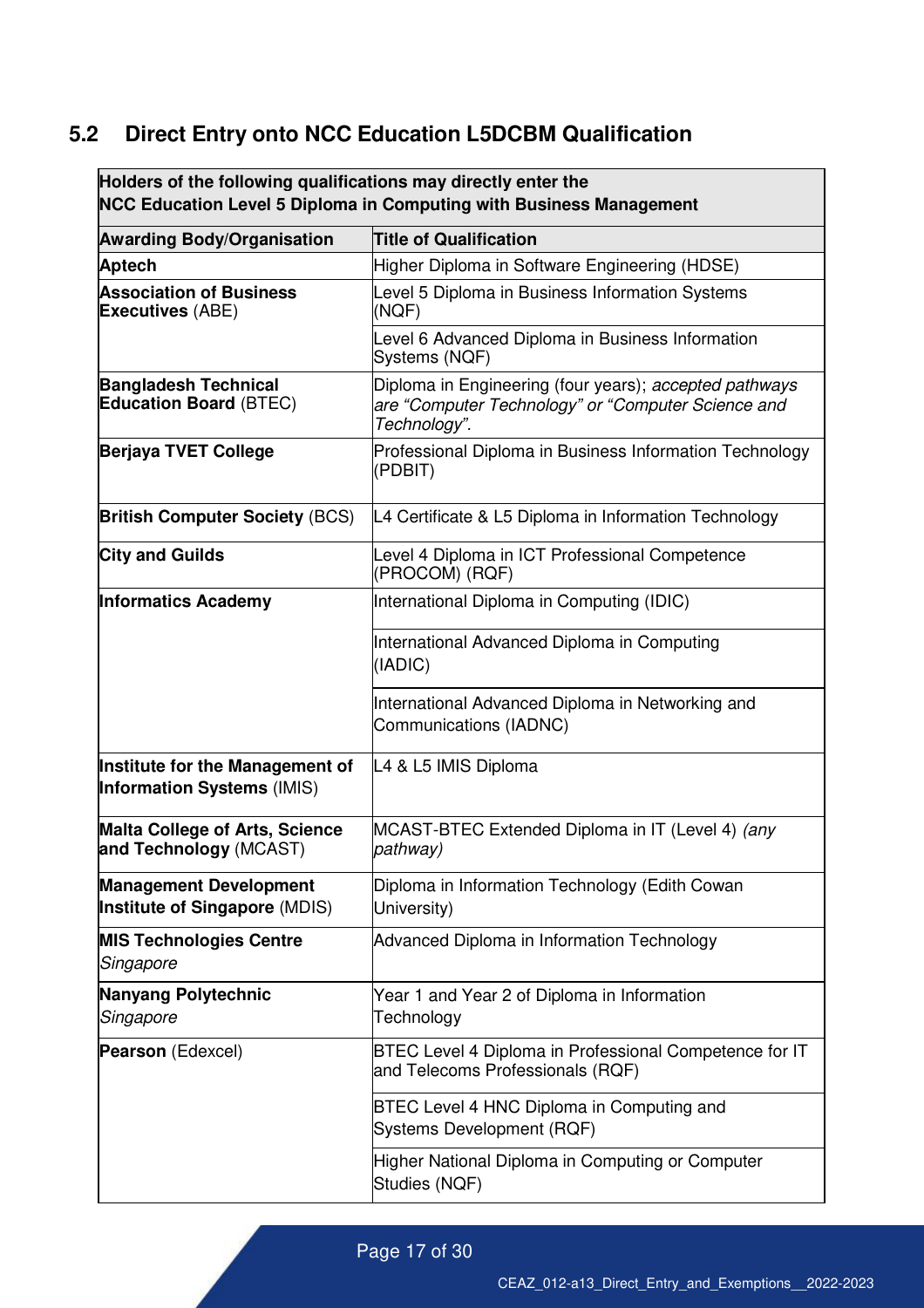| <b>Perth Institute of Business and</b><br><b>Technology</b> Australia | Diploma of Computing and Information Technology<br>(Edith Cowan University)                                                                                               |
|-----------------------------------------------------------------------|---------------------------------------------------------------------------------------------------------------------------------------------------------------------------|
| Qualifi                                                               | Level 4 and Level 5 Diploma in IT                                                                                                                                         |
| <b>Systematic Education Group</b><br>(SEGi) Malaysia                  | Higher Diploma in Computer Studies (SHDCS)                                                                                                                                |
| Singapore Polytechnic                                                 | Year 1 of Diploma in Business Information<br>Technology<br>Accepted Pathways: Bio-informatics; Information Systems;<br><b>Mobile Applications Development; Networking</b> |
| <b>Scottish Qualification Authority</b>                               | Higher National Diploma in one of the Computing-related<br>areas (see SQA website for details)                                                                            |
| <b>Temasek Polytechnic</b><br>Singapore                               | Year 1 Diploma in Internet Computing plus Year 2<br>Diploma in Internet Computing                                                                                         |
| <b>TMC Educational Group</b><br>Singapore                             | Diploma in Information Systems                                                                                                                                            |
|                                                                       | Higher Diploma in Information Systems                                                                                                                                     |

Other Computing with Business Management awards listed on the Regulated Qualifications Framework (RQF) in England which amount to 120 credits at Level 4 or above will normally be considered as appropriate Direct Entry qualifications, subject to confirmation with NCC Education.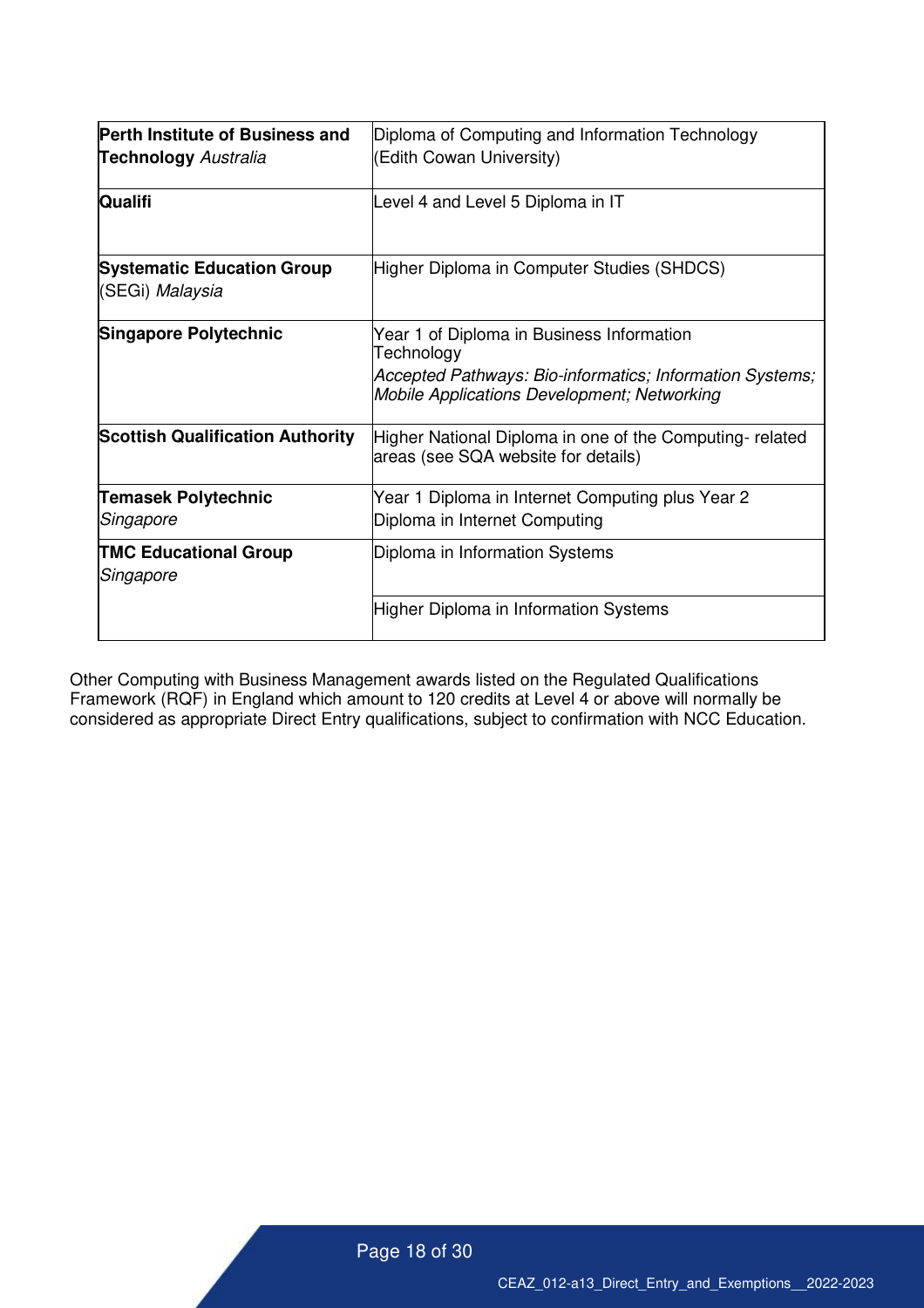## **5.3 Exemptions from NCC Education L5DC and L5DCBM Units**

#### **5.3.1 Exemption Policy**

Note: The maximum exemptions granted to an individual candidate shall not exceed 50% of the programme credit total, or 60 credits.

<span id="page-18-1"></span><span id="page-18-0"></span>

| <b>Awarding Body</b>                                               | <b>Qualification</b>                                                                             | <b>NCC Education Units</b><br><b>Exempted</b> | <b>Credit Notes</b><br>Value |  |
|--------------------------------------------------------------------|--------------------------------------------------------------------------------------------------|-----------------------------------------------|------------------------------|--|
| <b>Unisoft</b>                                                     | Unisoft Associate Diploma in Web Design                                                          | Dynamic Websites (DWEB) 15/20                 |                              |  |
| Knowledge Management &<br><b>Dedication Company Ltd</b>            | Advanced Diploma in Computing (Software<br>Development) Year 2                                   | Computing Project                             | 15/20                        |  |
| <b>Dedication Company Ltd</b>                                      | <b>Knowledge Management &amp; Advanced Diploma in Computing (Software</b><br>Development) Year 2 | Database Design and<br>Development            | 15/20                        |  |
| <b>Knowledge Management &amp;</b><br><b>Dedication Company Ltd</b> | Advanced Diploma in Computing (Software<br>Development) Year 2                                   | Dynamic Websites                              | 15/20                        |  |

Page 19 of 30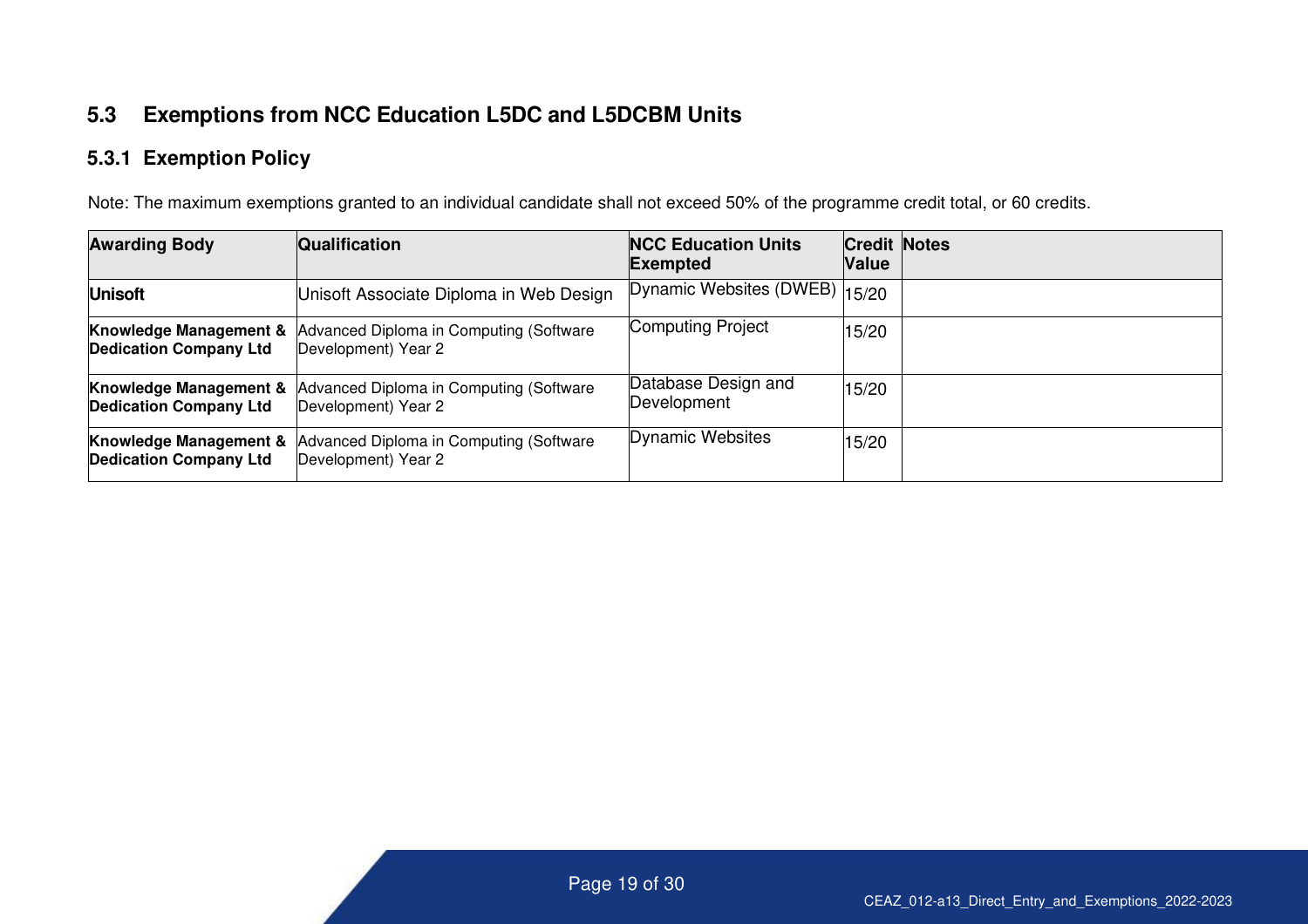#### **5.3.2 L4DBIT: Note on Units shared with the Level 5 Diploma in Business**

The following units from the Level 5 Diploma in Computing with Business Management are shared with the existing Level 5 (International) Diploma in Business:

- Principles of Business Operations
- Information Systems and Organisations

<span id="page-19-0"></span>All published exemptions from these three units in any other award will also apply to these units on the Level 5 Diploma in Computing with Business Management. Candidates approaching the Level 5 Diploma in Computing with Business Management from a background in business, administration and management (rather than information technology) may be eligible for exemption from one or more of these units as detailed in Section 7 below.

Page 20 of 30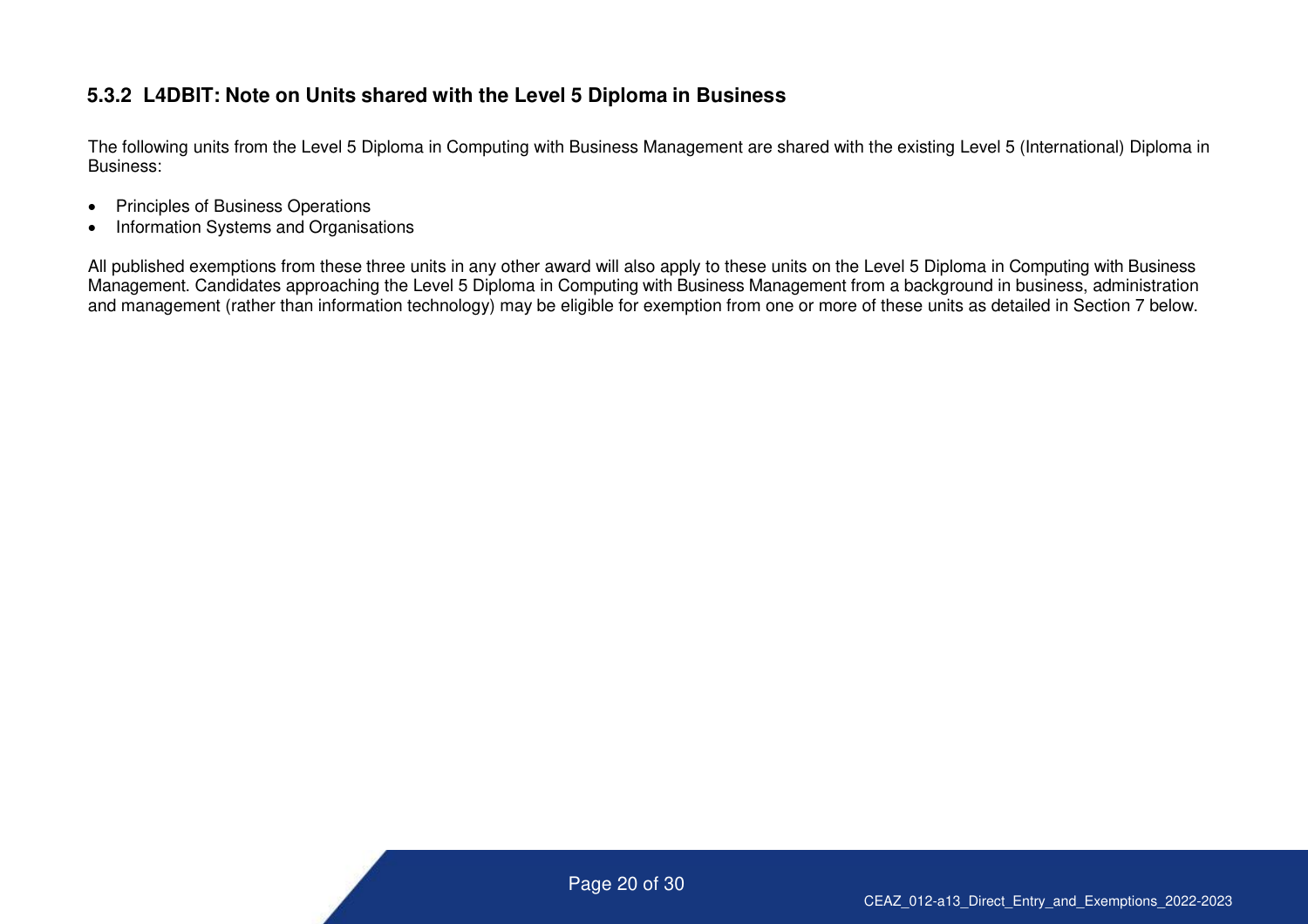# <span id="page-20-0"></span>**6 LEVEL 6 BSC (HONS) BUSINESS COMPUTING AND INFORMATION SYSTEMS**

#### <span id="page-20-1"></span>**6.1 Direct Entry onto Level 6 BSC (Hons) Business Computing and Information Systems**

| Holders of the following qualifications may directly enter the<br>Level 6 BSC (Hons) Business Computing and Information Systems |                                                                                  |  |  |  |
|---------------------------------------------------------------------------------------------------------------------------------|----------------------------------------------------------------------------------|--|--|--|
| <b>Awarding Body/Organisation</b><br><b>Title of Qualification</b>                                                              |                                                                                  |  |  |  |
| <b>NCC Education</b>                                                                                                            | L5 Diploma in Computing<br>L5 Diploma in Computing (with Business<br>Management) |  |  |  |
| ABMA**                                                                                                                          | Computing and Information Systems                                                |  |  |  |
| <b>ATHE</b>                                                                                                                     | Level 4 & 5 Diploma in Computing                                                 |  |  |  |
| Informatics***                                                                                                                  | Diploma in IT and Advanced Diploma in IT                                         |  |  |  |
| Informatics                                                                                                                     | International Advanced Diploma in Computing                                      |  |  |  |
| <b>OBS</b>                                                                                                                      | Level 5 Diploma in Computing                                                     |  |  |  |
| <b>OTHM</b>                                                                                                                     | Level 4 and Level 5 Diploma in Information<br>Technology                         |  |  |  |
| Pearson*                                                                                                                        | <b>BTEC HND in Computing</b>                                                     |  |  |  |
| Pearson                                                                                                                         | <b>HND Computing and Systems Development</b><br>(Networking)                     |  |  |  |

\* This entry pathway is based on students studying optional units that focus on the areas of computing covered in the NCC Education Level 5 Diploma in Computing. These areas are programming, databases, networking and web design and can be found in such units as: Unit 13; Unit 14; Unit 15; Unit 17; Unit 19; Unit 24; Unit 27; Unit 33; Unit 35; Unit 41; Unit 43 and Unit 46 (NB. Students don't have to study all of these).

\*\* This entry pathway is based on students completing L4, L5 and L6 of the Computing and Information Systems Diploma and completing the NCC Education Level 5 Network Security and Cryptography unit.

\*\*\* This entry pathway is based on students completing both Diploma in IT and Advanced Diploma in IT.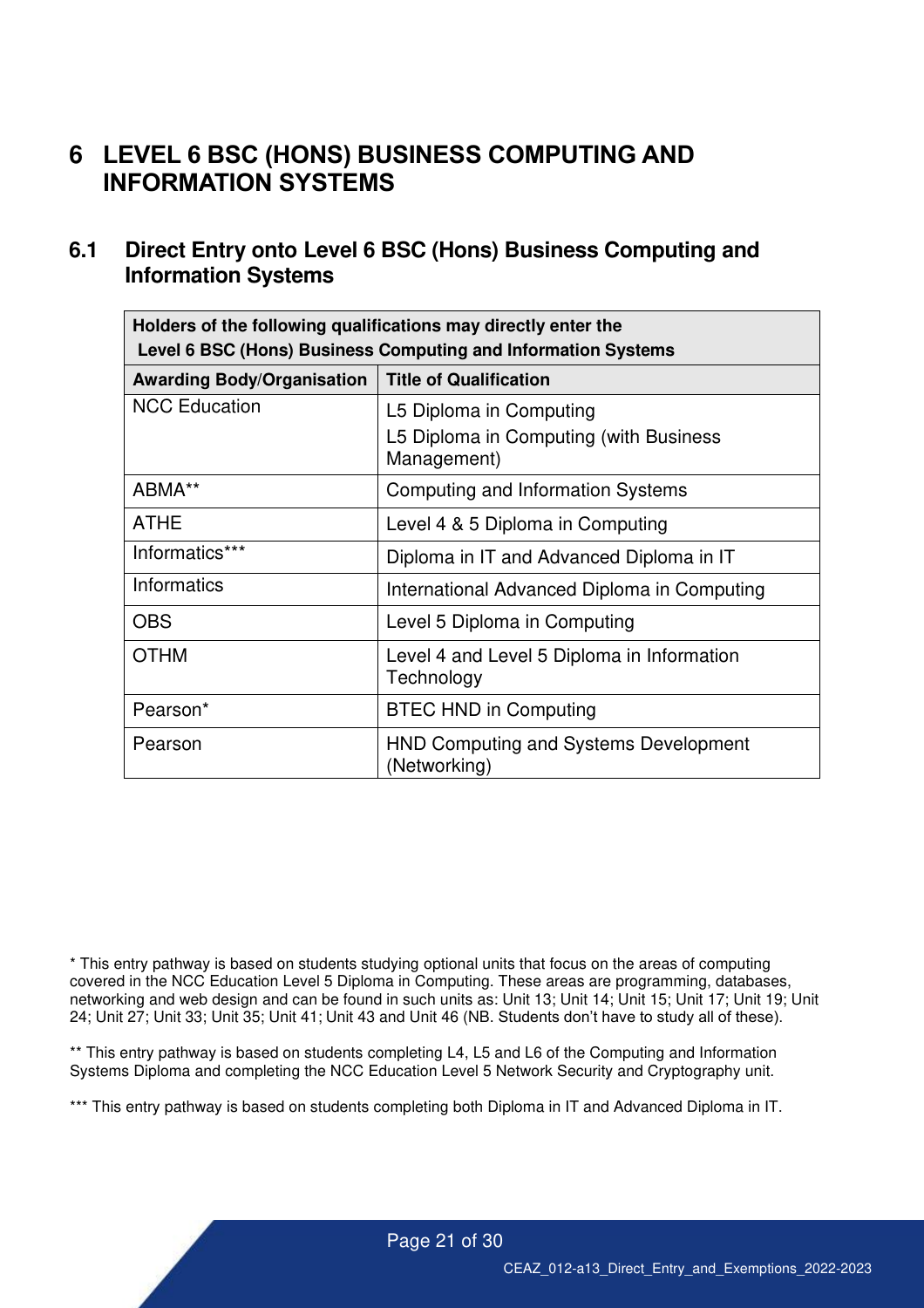# <span id="page-21-0"></span>**7 LEVEL 6 BSc (Hons) Cyber Security & Networking**

#### <span id="page-21-1"></span>**7.1 Direct Entry onto Level 6 BSC (Hons) Cyber Security & Networking**

| Holders of the following qualifications may directly enter the<br>Level 6 BSC (Hons) Cyber Security & Networking |                                                                                                              |  |  |  |
|------------------------------------------------------------------------------------------------------------------|--------------------------------------------------------------------------------------------------------------|--|--|--|
| <b>Title of Qualification</b><br><b>Awarding Body/Organisation</b>                                               |                                                                                                              |  |  |  |
| <b>NCC Education</b>                                                                                             | L5 Diploma in Computing (with Cyber Security)                                                                |  |  |  |
| <b>NCC Education Legacy units</b>                                                                                | <b>IADCS</b>                                                                                                 |  |  |  |
|                                                                                                                  | L5 Diploma in Computing & L5 Diploma in Business<br>IT/L5 Diploma in Computing (with Business<br>Management) |  |  |  |
| ABMA***                                                                                                          | Computing and Information Systems                                                                            |  |  |  |
| ATHE**                                                                                                           | Level 4 and Level 5 Diploma in Computing $+3$ EC<br>Council units                                            |  |  |  |
| OTHM**                                                                                                           | Level 4 and Level 5 Diploma in Information<br>Technology + 3 EC Council units                                |  |  |  |
| Pearson                                                                                                          | BTEC L5 HND in Computing                                                                                     |  |  |  |
| Qualifi                                                                                                          | Level 4 and Level 5 Diplomas in Cybersecurity                                                                |  |  |  |
| SQA*                                                                                                             | Advanced Diploma in Computing: Networking                                                                    |  |  |  |
| SQA*                                                                                                             | <b>HND Cyber Security</b>                                                                                    |  |  |  |

\* This entry pathway is based on students studying optional Database units

\*\* This entry pathway is based on students studying the 3 EC Council units which are part of L5DC(CS). \*\*\* This entry pathway is based on students completing L4, L5 and L6 of the Computing and Information Systems Diploma and completing the NCC Education Level 5 Network Security and Cryptography unit and the 3 EC Council units.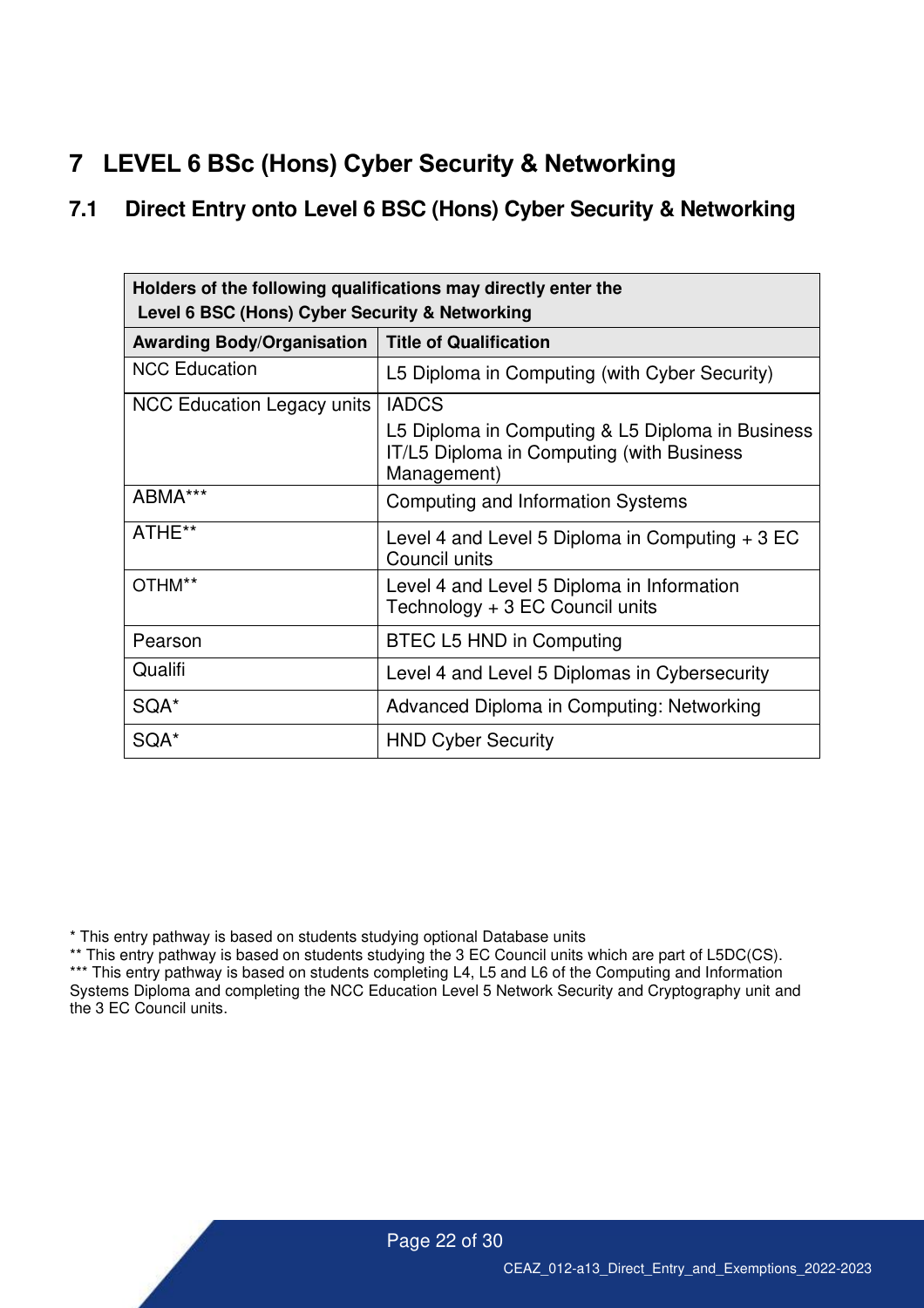# <span id="page-22-0"></span>**8 NCC EDUCATION LEVEL 4 DIPLOMA IN BUSINESS (RQF) (L4DB)**

# <span id="page-22-1"></span>**8.1 Direct Entry onto NCC Education L4DB Qualification**

| Holders of the following qualifications may directly enter the<br>NCC Education Level 4 Diploma in Business (L4DB). |                                                                           |  |  |  |  |
|---------------------------------------------------------------------------------------------------------------------|---------------------------------------------------------------------------|--|--|--|--|
| <b>Awarding Body/Organisation</b>                                                                                   | <b>Title of Qualification</b>                                             |  |  |  |  |
| <b>ABE</b> (The Association of Business<br>Executives)                                                              | Certificate in Business Management                                        |  |  |  |  |
| <b>Boston Business Management School</b>                                                                            | Certificate in Business Management                                        |  |  |  |  |
| <b>Cambridge Diploma</b>                                                                                            | Diploma in Business                                                       |  |  |  |  |
|                                                                                                                     | Diploma in ICT                                                            |  |  |  |  |
| <b>IMIS</b> (Institute for the Management of<br>Information Systems)                                                | <b>Foundation Diploma</b>                                                 |  |  |  |  |
| <b>LCCIEB</b> (London Chamber of Commerce<br>and Industry Examinations Board)                                       | Any Level 3 Group Diploma                                                 |  |  |  |  |
| <b>New Zealand Qualifications Authority-</b><br>authorised awarding bodies                                          | Have completed partially the New<br><b>Zealand Diploma in Business</b>    |  |  |  |  |
| <b>Pearson International Limited (Edexcel)</b>                                                                      | <b>BTEC Level 3 Nationals in Business</b>                                 |  |  |  |  |
| <b>Sunway College, Ipoh</b>                                                                                         | Have Completed Year 3 of Diploma in<br><b>Business Information System</b> |  |  |  |  |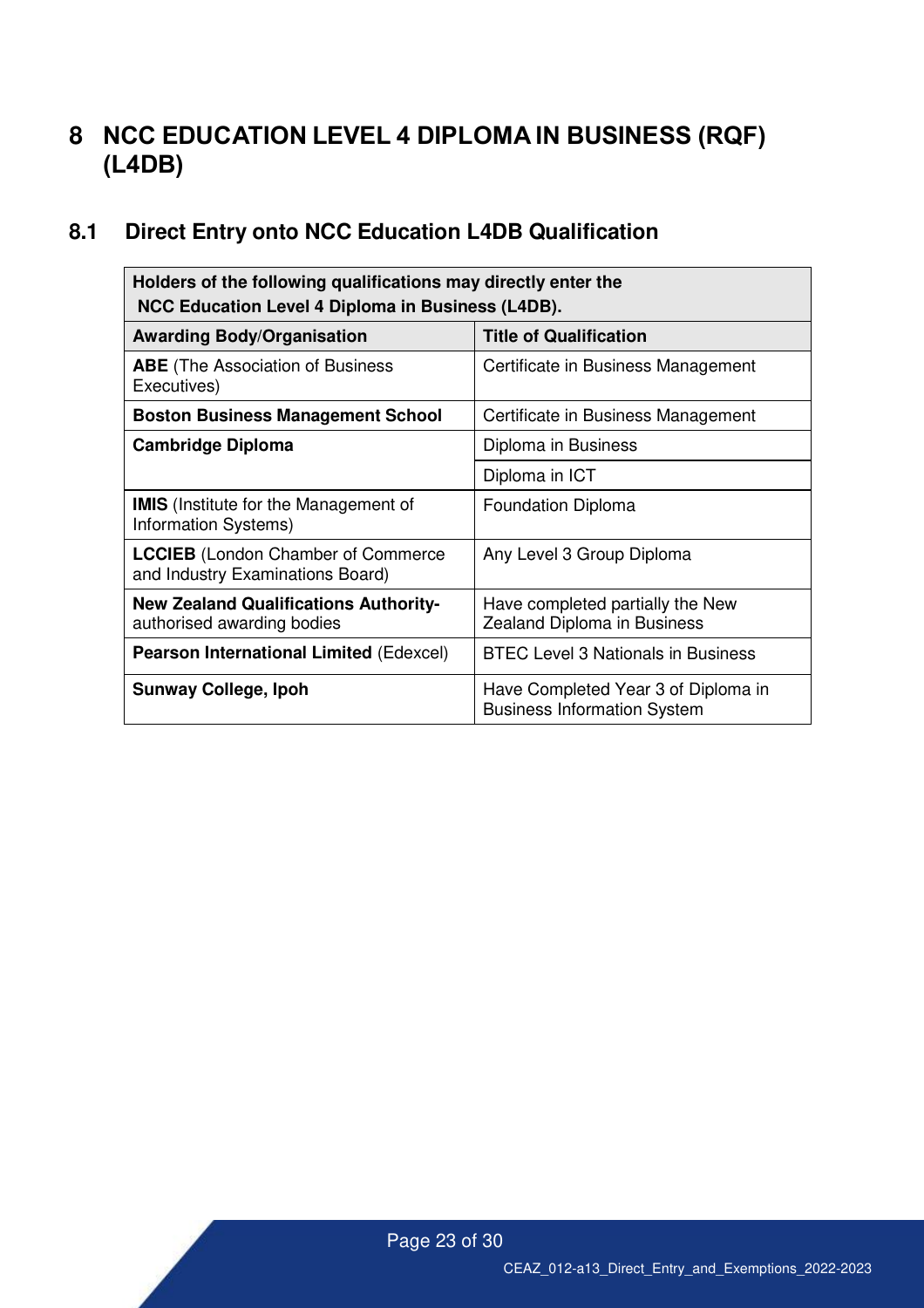### **8.2 Exemptions from NCC Education L4DB Units**

### **8.2.1 Exemption Policy**

The maximum amount of exemptions given to an individual candidate shall not exceed 60 credits.

<span id="page-23-1"></span><span id="page-23-0"></span>

| <b>Awarding Body</b> | <b>Qualification/Unit</b>                                                            | <b>INCC Education Units</b><br><b>Exempted</b> | <b>Credit</b><br><b>Value</b> | <b>Notes</b>                  |
|----------------------|--------------------------------------------------------------------------------------|------------------------------------------------|-------------------------------|-------------------------------|
| <b>Qualifi</b>       | Level 4 Diploma in Business Management<br>(L4DBM)                                    | Communications for<br>Business (CFB)           | 15                            |                               |
| <b>Qualifi</b>       | Level 4 Diploma in Business Management<br>(L4DBM)                                    | Introduction to Finance<br>(ITF)               | 15                            |                               |
| <b>ABE</b>           | Level 4 Diploma in Business Management<br>Unit: Introduction to Quantitative Methods | Business Mathematics (BM) 15                   |                               | Exemption granted August 2020 |
| <b>ABE</b>           | Level 4 Diploma in Business Management<br>Unit: Finance for Managers                 | Introduction to Finance<br>(ITF)               | 15                            | Exemption granted August 2020 |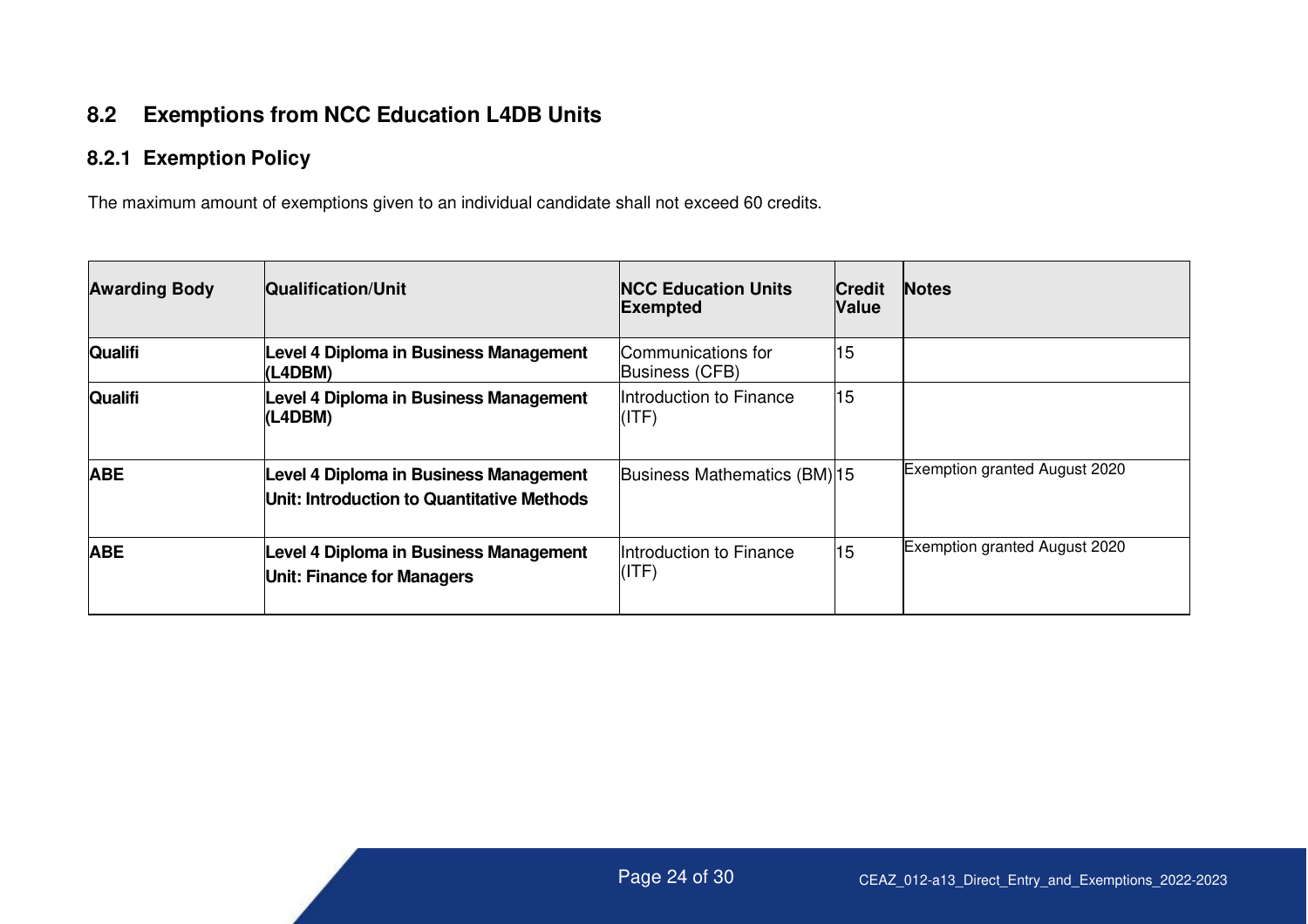# <span id="page-24-0"></span>**9 NCC EDUCATION LEVEL 5 DIPLOMA IN BUSINESS (RQF) (L5DB)**

# <span id="page-24-1"></span>**9.1 Direct Entry onto NCC Education L5DB Qualification**

| Holders of the following qualifications may directly enter the<br><b>NCC Education Level 5 Diploma in Business (L5DB)</b> |                                                                            |              |  |  |
|---------------------------------------------------------------------------------------------------------------------------|----------------------------------------------------------------------------|--------------|--|--|
| <b>Awarding Body/</b><br><b>Title of Qualification</b><br>Organisation                                                    |                                                                            | Date         |  |  |
| <b>Berjaya</b>                                                                                                            | Diploma in Management and Administration                                   | June 2020    |  |  |
| <b>Help Academy</b>                                                                                                       | Diploma in Business Management                                             | January 2021 |  |  |
| Edexcel                                                                                                                   | Higher National Diploma (HND) in Business                                  |              |  |  |
| <b>Informatics - The</b><br><b>Thames</b>                                                                                 | International Diploma in Business Administration                           |              |  |  |
| <b>Business School</b>                                                                                                    | Higher Diploma in Business Administration                                  |              |  |  |
|                                                                                                                           | Advanced Diploma in Business Administration                                |              |  |  |
| La Salle - Business<br>Engineering<br><b>School</b> Spain                                                                 | BA Graduate in Management of Business and<br>Technology (1st and 2nd Year) |              |  |  |
| Australia                                                                                                                 | La Trobe University Diploma in Business Administration                     |              |  |  |
| <b>Mahatma Gandhi</b><br><b>University</b> India                                                                          | Bachelor of Business Administration                                        |              |  |  |
| <b>New Zealand</b><br><b>Qualifications</b><br><b>Authority-</b><br>authorised<br>awarding bodies                         | New Zealand Diploma in Business                                            |              |  |  |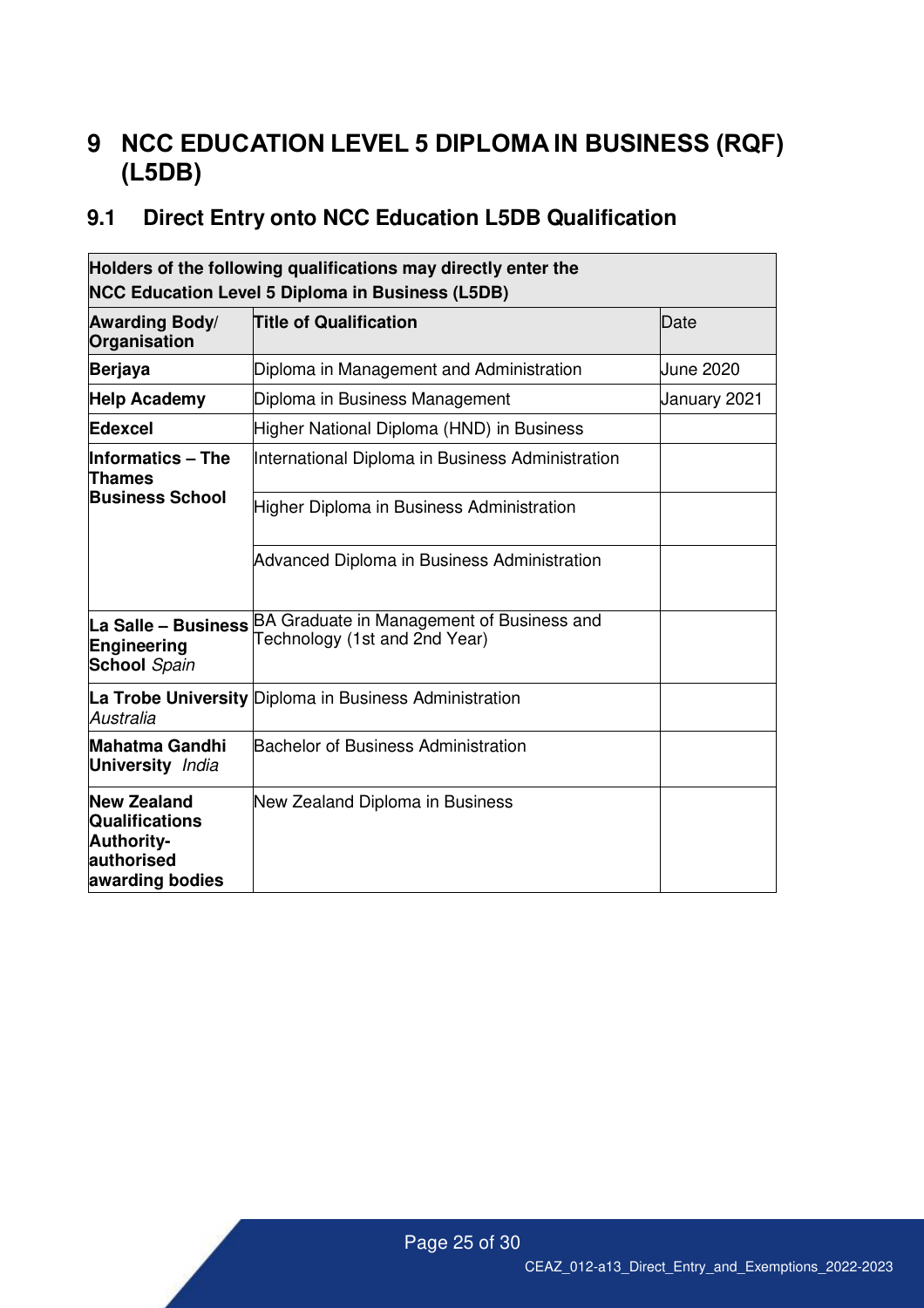|                |                     | <b>Unisoft</b> Hong Kong Professional Diploma in Financial and                                                                                                                            |  |
|----------------|---------------------|-------------------------------------------------------------------------------------------------------------------------------------------------------------------------------------------|--|
|                |                     | <b>Computerized Accounting Studies</b>                                                                                                                                                    |  |
|                |                     | Holders of this qualification may directly enter                                                                                                                                          |  |
|                |                     | NCC Education L5DB subject to the condition                                                                                                                                               |  |
|                |                     | that they also successfully complete the following                                                                                                                                        |  |
|                |                     | <b>NCC Education L4DB units:</b>                                                                                                                                                          |  |
|                |                     | <b>Communications for Business</b><br>$\vert \ \ \vert$                                                                                                                                   |  |
|                |                     | <b>Understanding Business Organisations</b>                                                                                                                                               |  |
|                |                     | <b>Essentials of Management</b><br>$\vert \ \ \vert$                                                                                                                                      |  |
|                |                     | <b>Principles of Marketing</b>                                                                                                                                                            |  |
|                |                     | <b>Notes:</b>                                                                                                                                                                             |  |
|                |                     | 1. The L4DB units may be studied concurrently with<br>L5DB units.                                                                                                                         |  |
|                |                     | 2. Holders of this qualification who are 21 years of<br>age or over may directly enter NCC EDUCATION<br>L5DB without any other condition.                                                 |  |
|                |                     | Professional Diploma in E-Logistics Management                                                                                                                                            |  |
|                |                     | Holders of this qualification may directly enter<br>NCC Education L5DB subject to the condition<br>that they also successfully complete the following<br><b>NCC Education L4DB units:</b> |  |
|                |                     | <b>Communications for Business</b><br>$\bullet$                                                                                                                                           |  |
|                |                     | <b>Understanding Business Organisations</b><br>$\bullet$                                                                                                                                  |  |
|                |                     | <b>Essentials of Management</b><br>$\bullet$                                                                                                                                              |  |
|                |                     | <b>Principles of Marketing</b><br>$\bullet$                                                                                                                                               |  |
|                |                     | Notes:                                                                                                                                                                                    |  |
|                |                     | The L4DB units may be studied concurrently with<br>L5DB units.                                                                                                                            |  |
|                |                     | 2. Holders of this qualification who are 21 years of<br>age or over may directly enter NCC Education L5DB<br>without any other condition.                                                 |  |
|                | Yangon Institute of | <b>Bachelor of Commerce</b>                                                                                                                                                               |  |
| Economics      |                     | <b>Bachelor of Business Administration</b>                                                                                                                                                |  |
| <b>Myanmar</b> |                     | <b>Master of Business Administration</b>                                                                                                                                                  |  |
|                |                     |                                                                                                                                                                                           |  |
|                |                     |                                                                                                                                                                                           |  |
|                |                     |                                                                                                                                                                                           |  |
|                |                     |                                                                                                                                                                                           |  |
|                |                     |                                                                                                                                                                                           |  |
|                |                     |                                                                                                                                                                                           |  |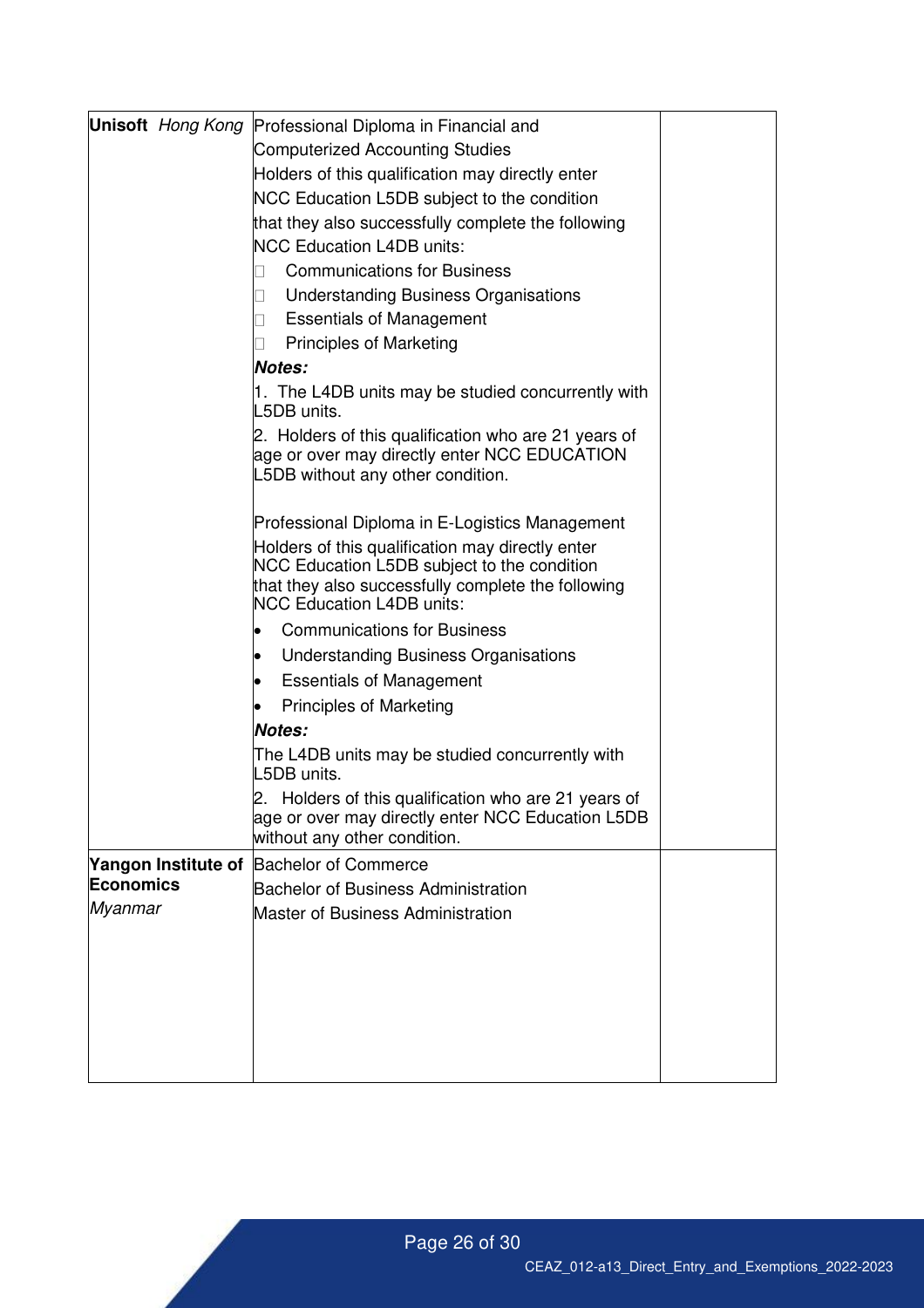## **9.2 Exemption from NCC Education L5DB Qualification**

### **9.2.1 Exemption Policy**

The maximum amount of exemptions given to an individual candidate shall not exceed 60 credits.

<span id="page-26-1"></span><span id="page-26-0"></span>

| <b>Awarding Body</b> | <b>Qualification/Unit</b>                                                                                                   | <b>NCC Education Units</b><br><b>Exempted</b> | <b>Credit</b><br><b>Value</b> | <b>Notes</b>                             |
|----------------------|-----------------------------------------------------------------------------------------------------------------------------|-----------------------------------------------|-------------------------------|------------------------------------------|
| <b>ABE</b>           | Level 5 Diploma in Business<br>Management<br>Unit: Effective Financial Management                                           | <b>Financial Management</b>                   | 20                            | <b>Exemption granted August</b><br>2020  |
| <b>ABE</b>           | Level 5 Diploma in Business<br>Management<br>Units: Human Resource<br>Management/Employee<br>Engagement/The HR Professional | Human Resources in Business                   | 20                            | <b>Exemption granted August</b><br>2020  |
| <b>ABE</b>           | Level 5 Diploma in Business<br>Management<br>Unit: Finance for Managers                                                     | <b>Understanding Consumer Behaviour</b>       | 20                            | <b>Exemption granted August</b><br>2020  |
| Help Academy         | Corporate Finance & Management<br>Accounting                                                                                | <b>Financial Management</b>                   | 20                            | <b>Exemption granted January</b><br>2021 |
| Help Academy         | Human Resource Management                                                                                                   | Human Resources in Business                   | 20                            | <b>Exemption granted January</b><br>2021 |
| Help Academy         | <b>Marketing Management</b>                                                                                                 | Marketing in Business                         | 20                            | <b>Exemption granted January</b><br>2021 |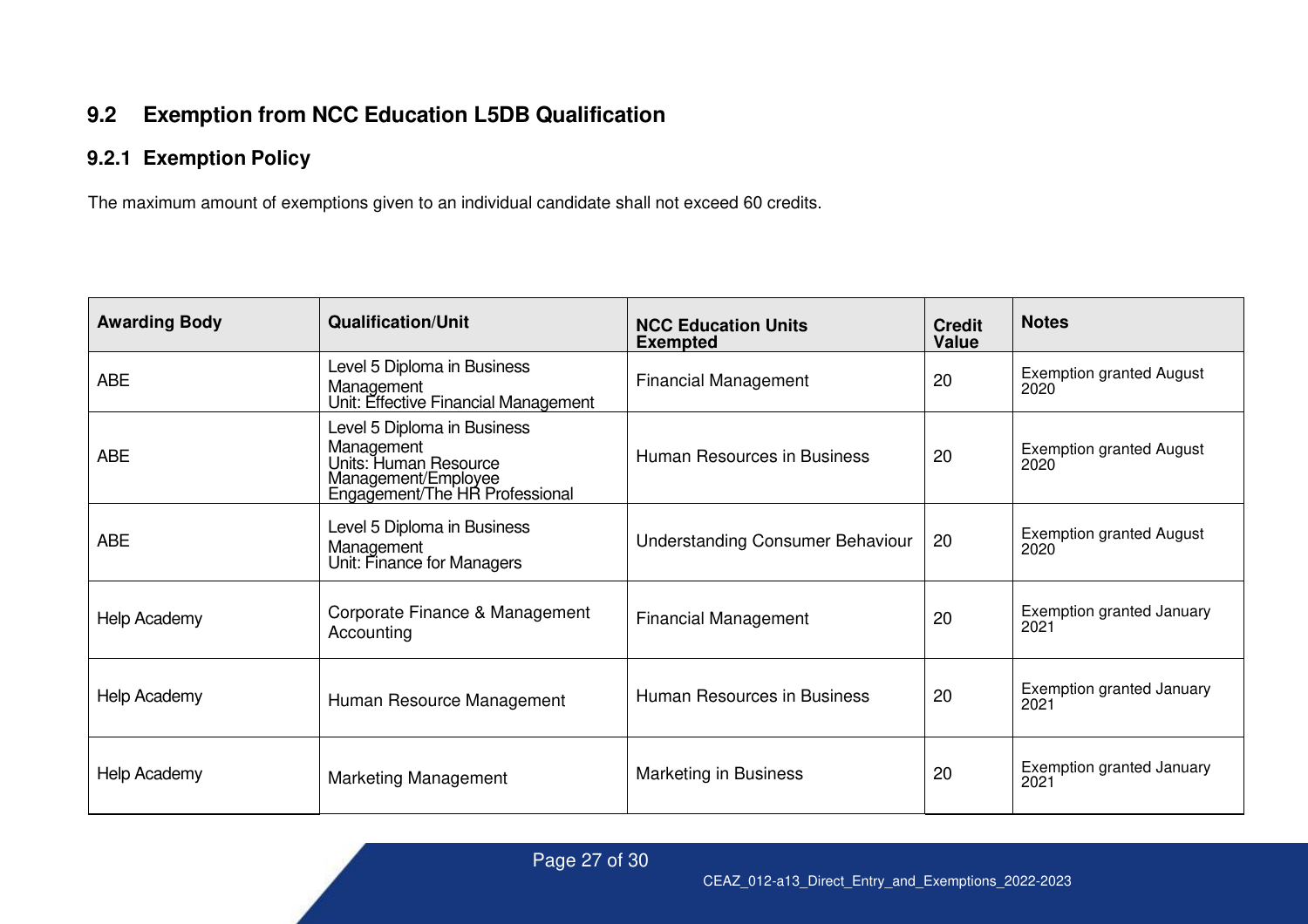# <span id="page-27-0"></span>**10 Level 6 BA (Hons) BUSINESS ADMINISTRATION**

#### <span id="page-27-1"></span>**10.1 Direct Entry onto Level 6 BA (Hons) Business Administration**

| Holders of the following qualifications may directly enter the<br>Level 6 BSC (Hons) Business Computing and Information Systems |                                                                     |  |  |  |
|---------------------------------------------------------------------------------------------------------------------------------|---------------------------------------------------------------------|--|--|--|
| <b>Title of Qualification</b><br><b>Awarding Body/Organisation</b>                                                              |                                                                     |  |  |  |
| <b>NCC Education</b>                                                                                                            | L5 Diploma in Business                                              |  |  |  |
| <b>ABE</b>                                                                                                                      | Level 5 & 6 Diploma in Business<br>Management                       |  |  |  |
| ATHE**                                                                                                                          | Level 4 & 5 Extended Diploma in<br>Management                       |  |  |  |
| Eduqual                                                                                                                         | Diploma in Business & Marketing<br>Management (SCQF Level 8)        |  |  |  |
| ESEI                                                                                                                            | Level 5 in Business                                                 |  |  |  |
| <b>Informatics</b>                                                                                                              | International Advanced Diploma in<br><b>Business Administration</b> |  |  |  |
| New Zealand Qualifications Authority                                                                                            | Level 6 Diploma in Business                                         |  |  |  |
| Pearson*                                                                                                                        | <b>BTEC HND in Business</b>                                         |  |  |  |

\* This entry pathway is based on students studying the following HND optional units: Unit 13; Unit 14; Unit 15; Unit 16; Unit 17; Unit 21; Unit 33; Unit 34 and Unit 40

\*\* To gain direct entry, students MUST have completed BOTH the ATHE Level 4 Extended Diploma in Management & Level 5 Extended Diploma in Management. Also, students have to study the following electives: 'Marketing Principals and Practice' and 'Risk Management'/'CRM'.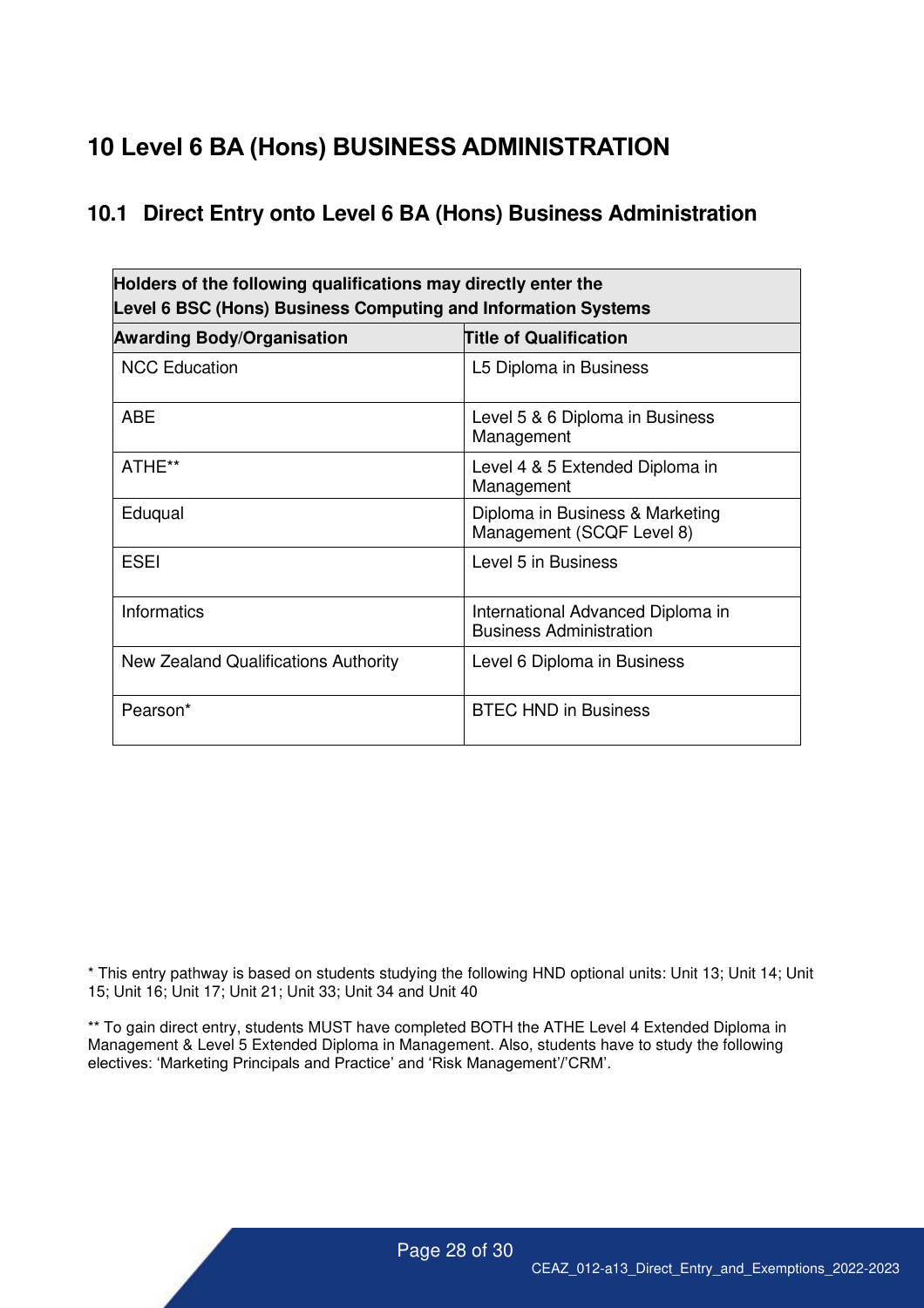# **11 NCC EDUCATION LEVEL 7 DIPLOMA IN BUSINESS MANAGEMENT (RQF) (L7DBM)**

#### **11.1 Direct Entry onto NCC Education L7DBM**

No direct entry routes are currently offered for the L7DBM.

#### **11.2 Exemptions from NCC Education L7DBM**

#### **11.2.1 Exemptions Policy**

<span id="page-28-3"></span><span id="page-28-2"></span><span id="page-28-1"></span><span id="page-28-0"></span>

| <b>Awarding Body</b> | <b>Qualification</b>                                             | <b>NCC Education Units</b><br><b>Exempted</b>   | <b>Credit</b><br><b>Value</b> | <b>Notes</b> |
|----------------------|------------------------------------------------------------------|-------------------------------------------------|-------------------------------|--------------|
| <b>Qualifi</b>       | Level 7 Diploma in Strategic Management &<br>Leadership (L7DSML) | Strategic Management (SM)20                     |                               |              |
| Qualifi              | Level 7 Diploma in Strategic Management &<br>Leadership (L7DSML) | Corporate Finance and<br>Decision Making (CFDM) | 20                            |              |

Page 29 of 30

CEAZ\_012-a13\_Direct\_Entry\_and\_Exemptions\_2022-2023